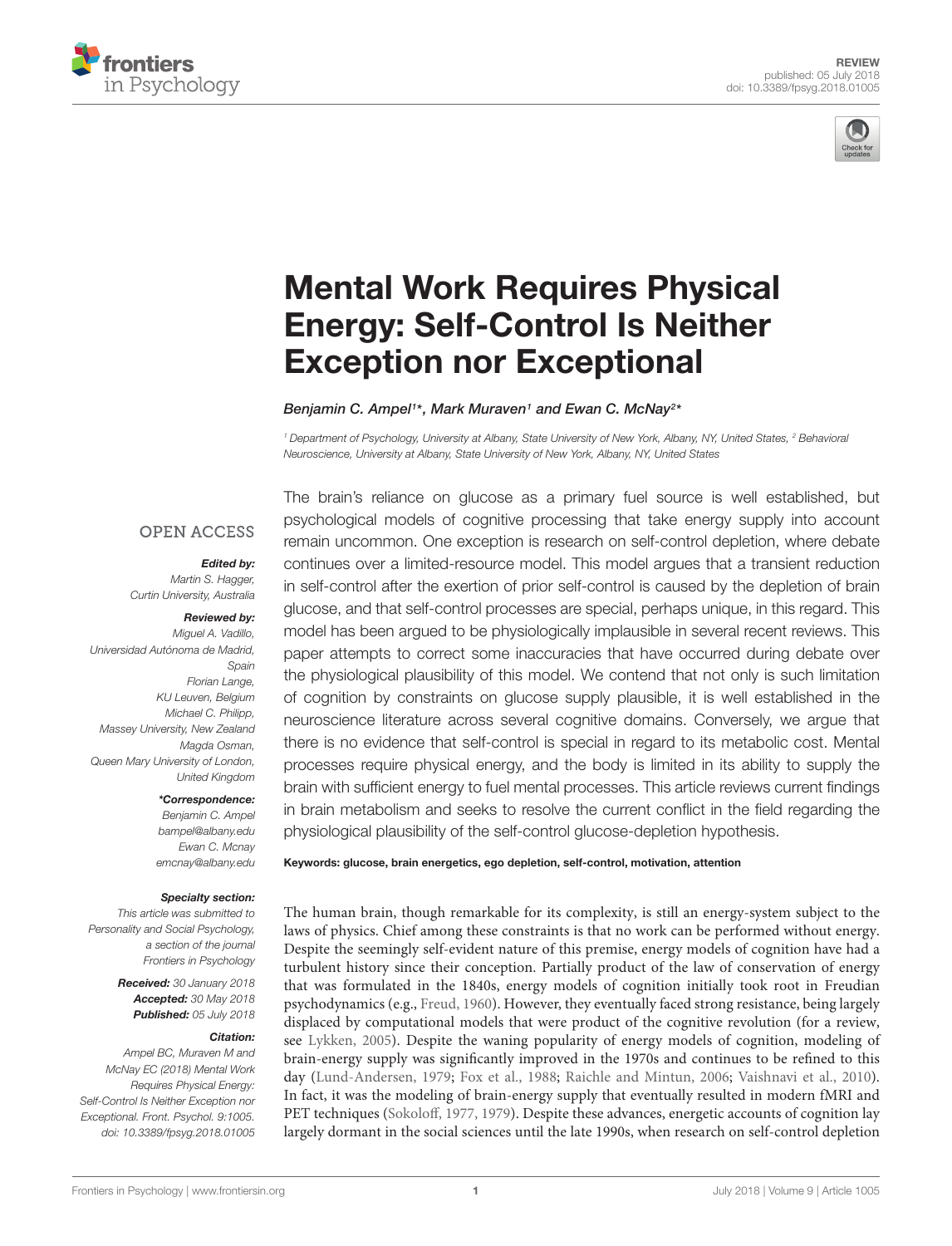led to the proposals that: (1) the cognitive processes underlying the ability to inhibit, override, and alter our dominant responses are critically dependent on a physical, exhaustible energy reserve that is depleted by the prior exertion of self-control; and (2) selfcontrol is different from other cognitive processes in this regard [\(Baumeister et al.,](#page-8-2) [1998;](#page-8-2) [Muraven and Baumeister,](#page-10-4) [2000\)](#page-10-4).

Early research was generally supportive of the first of those proposals (i.e., that self-control cannot be maintained indefinitely, and performance suffers following prior exertion of self-control). Individuals who employ self-control do seem to exhibit marked reductions in self-control exertion during subsequent tasks (for overviews of research on the topic, see [Hagger et al.,](#page-9-2) [2010;](#page-9-2) [Muraven,](#page-10-5) [2012\)](#page-10-5). However, despite being initially well-replicated, the research on self-control depletion was surprisingly mute regarding potential mechanisms behind the depletion effect. In fact, the identity of the consumable, limited resource underlying self-control depletion was left largely ignored until the glucose model of self-control depletion [\(Gailliot](#page-8-3) [and Baumeister,](#page-8-3) [2007\)](#page-8-3).

While evidence for the glucose model was initially encouraging, several authors have since expressed doubts concerning its plausibility (e.g., [Kurzban,](#page-9-3) [2010;](#page-9-3) [Beedie and Lane,](#page-8-4) [2012;](#page-8-4) [Kurzban et al.,](#page-9-4) [2013\)](#page-9-4). The arguments against this model of self-control have in some cases relied on erroneous accounts of brain glucose supply, usage, and the links between neural activity and glucose metabolism. Our primary goal in this paper is to correct these inaccuracies. In doing so, we give a brief primer on self-control depletion, and then describe claims made by the glucose model of self-control while addressing inaccuracies on both sides of the debate. Our goal is to place discussion of self-control depletion, and the impact of limited brain glucose supply on cognitive processing in general, on a sound biological foundation. We reach the general conclusion that a wide body of evidence from the field of brain metabolism and cognition supports the fact that glucose levels within specific brain areas can be acutely decreased by cognitive demand calling on those areas, and that such drainage places a limit on cognitive processing. However, we argue that there is nothing physiologically distinct about self-control and that – on the contrary – brain glucose depletion can be caused by a wide variety of cognitive tasks. Hence, we conclude that the glucose model of self-control depletion is flawed in asserting unique metabolic properties for the cognitive and neural processes mediating self-control, and that, in terms of glucose consumption, there is little or no support for drawing any distinction between the neural processes involved in self-control and those involved in other cognitive functions.

Importantly, despite being initially well replicated, there is currently some debate concerning the size of the depletion effect, with some scholars arguing that it is being overestimated [\(Carter](#page-8-5) [and McCullough,](#page-8-5) [2014,](#page-8-5) p. 7), and others arguing that it is not (for a review on meta-analytic investigations of depletion, see [Cunningham and Baumeister,](#page-8-6) [2016\)](#page-8-6). Furthermore, it is possible that self-control depletion is not determined by inadequate brain glucose supply during exertion of self-control, and numerous theories have risen to explain the depletion effect sans brain glucose depletion (e.g., [Inzlicht and Schmeichel,](#page-9-5) [2012;](#page-9-5) [Kurzban](#page-9-4)

[et al.,](#page-9-4) [2013;](#page-9-4) [Ampel et al.,](#page-8-7) [2016\)](#page-8-7). Research has suggested that participants who gargle with glucose, but do not consume it exhibit attenuation of the depletion effect (e.g., [Sanders et al.,](#page-10-6) [2012;](#page-10-6) [Carter and McCullough,](#page-8-8) [2013;](#page-8-8) [Hagger and Chatzisarantis,](#page-9-6) [2013;](#page-9-6) but see [Lange and Eggert,](#page-9-7) [2014;](#page-9-7) [Boyle et al.,](#page-8-9) [2016\)](#page-8-9), and new meta-analyses go so far as to provide evidence that glucose administration does not actually ameliorate the depletion effect at all [\(Dang,](#page-8-10) [2016\)](#page-8-10). These findings do not factor into our paper, as our objective is entirely concerned with addressing the inaccuracies that have occurred in the process of criticizing the biological plausibility of the glucose model of self-control depletion. We do not aim to review this recent literature, nor to resolve whether self-control depletion is, in fact, driven by reduced brain glucose levels: rather, we limit our discussion to evaluating (1) whether depletion of brain glucose can act to limit neural and cognitive processes, and (2) whether there is any support for processes underlying self-control being unique in this regard.

# SELF-CONTROL DEPLETION

Initial research on self-control depletion was largely atheoretical regarding a specific mechanism. Research found no evidence that the decline in self-control performance after exerting self-control was a product of mood, arousal, frustration, self-efficacy, or other psychological processes. Indeed, the only factor originally identified as related to the decline in self-control performance was the amount of self-control exerted initially (for a review, see [Hagger et al.,](#page-9-2) [2010;](#page-9-2) [Muraven,](#page-10-5) [2012\)](#page-10-5). Given these results, researchers (e.g., [Muraven and Baumeister,](#page-10-4) [2000\)](#page-10-4) suggested that exerting self-control might deplete a conceptual resource that they referred to as ego strength (alternatively called selfcontrol strength). Under this model, the resource is limited, gets depleted in the processes of exerting self-control, and is only slowly replenished. Most critically, the level of this resource was suggested to be related exclusively to self-control outcomes: a reduction in this 'resource' causes poorer performance but only on tasks that require self-control.

Ongoing research has been focused on understanding the nature of this depletion process. Most notably, researchers have been trying to determine what the limited resource is. Some have suggested that much of the depletion process is driven by expectations – that is, people believe that self-control is bounded by a limited resource and thus act accordingly [\(Martijn et al.,](#page-9-8) [2002;](#page-9-8) [Job et al.,](#page-9-9) [2010\)](#page-9-9). On the other hand, other researchers have suggested a physiological basis for this resource. The most prominent of these resource models is the glucose model of selfcontrol depletion [\(Gailliot and Baumeister,](#page-8-3) [2007\)](#page-8-3), referred to here as 'the glucose model.'

# THE GLUCOSE MODEL OF SELF-CONTROL DEPLETION

The glucose model is comprised of two claims, which together propose brain glucose to be the physical manifestation of ego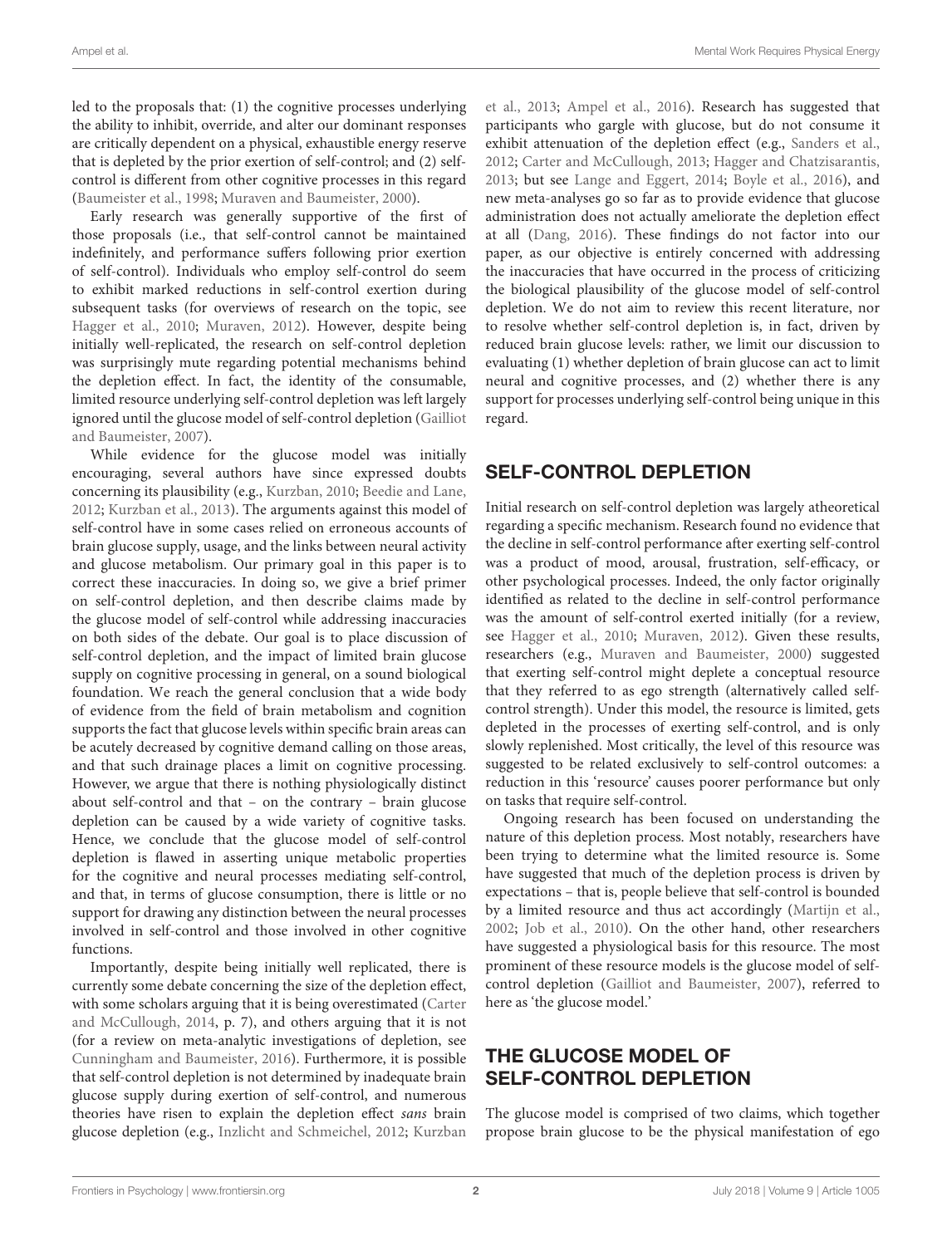strength [\(Gailliot and Baumeister,](#page-8-3) [2007\)](#page-8-3). The first is that glucose (as the primary energy source of the brain) is, under some conditions, used in some brain regions faster than it can be replenished, and that this replenishment delay creates limits on cognitive and neural function.

Importantly, seminal research on the glucose model, while initially promising, has since been the subject of some scrutiny. For example, studies have found that the mere taste of glucose can lead to attenuation of the depletion effect, even without consumption (e.g., [Sanders et al.,](#page-10-6) [2012;](#page-10-6) [Carter and McCullough,](#page-8-8) [2013;](#page-8-8) [Hagger and Chatzisarantis,](#page-9-6) [2013\)](#page-9-6). Additionally, an analysis of the original work examining the glucose hypothesis [\(Gailliot](#page-8-11) [et al.,](#page-8-11) [2007\)](#page-8-11) suggests that, given the power and effect size reported across all nine independent studies in the original paper, nine confirmations is more than is statistically plausible, indicating the possibility of selective reporting [\(Schimmack,](#page-10-7) [2012\)](#page-10-7). Metaanalyses have added confirmatory evidence of a file-drawer problem in tests of the glucose model in general. [Vadillo et al.](#page-10-8) [\(2016\)](#page-10-8) performed a p-curve analysis on 19 tests of the glucose model and found that the number of significant confirmations of the glucose hypothesis was ill distributed given the reported size of the effect, suggesting that some, possibly many, may be false positives or the result of selective reporting. The potential for a file-drawer problem has found confirmatory evidence in other meta-analyses [\(Dang,](#page-8-10) [2016\)](#page-8-10). These findings cast doubt on the validity of previous research in support of the glucose model of self-control depletion. However, we contend that the validity of previous research aside, arguing that the human brain is not highly sensitive to glucose depletion would be an overreaction, and one that would be overlooking over a century of research on brain glucose metabolism. In short, while the direct cause of self-control depletion may not be transient decreases in brain glucose, it is incomprehensible that there would be no relationship between brain glucose and self-control.

The second, more dramatic claim of the glucose model is that self-control processes are special regarding such glucose depletion. That is, glucose depletion is especially pronounced and impactful in areas responsible for self-control, as it is a particularly metabolically expensive process. Accordingly, the glucose model proposes that self-control is uniquely constrained by provision of glucose to the brain. We will examine these two distinct claims separately, starting with a brief summation of research on the relationship between brain glucose supply and neural activity, followed by an analysis of the most common critiques of brain glucose as limiting for cognitive performance, and finally, ending with an exploration of the second claim of the glucose model of self-control depletion.

#### Brain Metabolism and Neural Activity

The glucose model of self-control depletion proposes that selfcontrol depletion is caused by diminished glucose in the brain as a product of increased neural activity. This is a defensible hypothesis. There is a large body of evidence to support the claim that brain glucose supply can be diminished, and, in the process, can limit neural activity (resulting in decreases in cognitive ability).

The human brain is a physical system; like all physical systems, it requires energy to perform work. Furthermore, the human brain is much more energetically demanding than other organs. On a second by second basis, the human brain uses more energy at rest then a human thigh during a marathon [\(Hochachka,](#page-9-10) [1994\)](#page-9-10). While only accounting for 2% of total body mass, the adult human brain uses roughly 20% of daily caloric intake. The brain is also highly selective in terms of fuel. Under normal, healthy physiological conditions, cognitive and neural processes are fueled solely by glucose. This glucose must be constantly supplied from the blood.

Early models of brain glucose supply initially assumed that the supply of glucose to the brain was always in excess of demand [\(Sokoloff,](#page-10-2) [1977,](#page-10-2) [1979,](#page-10-3) [1984;](#page-10-9) [Lund-Andersen,](#page-9-1) [1979\)](#page-9-1), but this posed a problem for attempts to explain the now wellreplicated finding that administration of glucose can enhance cognitive processes (e.g., [Gold et al.,](#page-9-11) [1986,](#page-9-11) [1995;](#page-8-12) [McNay et al.,](#page-9-12) [2000;](#page-9-12) [McNay and Gold,](#page-9-13) [2002\)](#page-9-13). Indeed, direct measurements of in vivo brain glucose supply and metabolism during cognitive testing subsequently found that difficult cognitive tasks resulted in an increase in glucose metabolism that correlated with the difficulty of the task. This demand for glucose locally exceeded supply within many specific brain areas during and immediately following tasks that are mediated by those specific brain regions, leading to depletion of local glucose availability [\(McNay et al.,](#page-9-12) [2000,](#page-9-12) [2001;](#page-9-14) [De Bundel et al.,](#page-8-13) [2009;](#page-8-13) [Rex et al.,](#page-10-10) [2009;](#page-10-10) [Newman et al.,](#page-10-11) [2011;](#page-10-11) [Sandusky et al.,](#page-10-12) [2013\)](#page-10-12). Furthermore, the brain responds to increased neural activity by increasing local blood flow in order to replenish glucose: this is responsible for the transient increase in blood oxygenation that is the basis for fMRI spatial mapping of neural activity [\(Sokoloff,](#page-10-3) [1979\)](#page-10-3).

Only one study [\(McNay et al.,](#page-9-12) [2000\)](#page-9-12) appears to have deliberately varied task difficulty while measuring local brain glucose levels. In that task, young rats were placed into a spontaneous alternation task (known to be hippocampally mediated) in one of two mazes: either 3- or 4-arm, with the latter causing a 50% greater load on spatial working memory. Performance on the 3-arm maze was at ceiling, unable to be enhanced by glucose, and caused only an 11% drop in hippocampal extracellular glucose; rats placed in the 4 arm maze had a drop in hippocampal glucose greater than 30%, which was reversed by a systemic dose of glucose that enhanced performance on the task. Measurements outside the hippocampus both in that study and a second [\(McNay et al.,](#page-9-14) [2001\)](#page-9-14) confirmed that the glucose depletion was localized to the hippocampus, rather than occurring brain-wide or even in adjacent brain regions. A second study also supports a correlation between task difficulty and the magnitude of brain glucose depletion: when aged rats were placed into the same 4-arm task, they showed markedly impaired performance compared to young rats, and a much greater depletion of hippocampal glucose [\(McNay and Gold,](#page-9-15) [2001\)](#page-9-15); when the aged animals were treated with glucose, both the cognitive impairment and the hippocampal glucose depletion were reversed in a correlated manner.

Note that neither in these studies nor elsewhere have data been obtained about performance on subsequent tasks, whether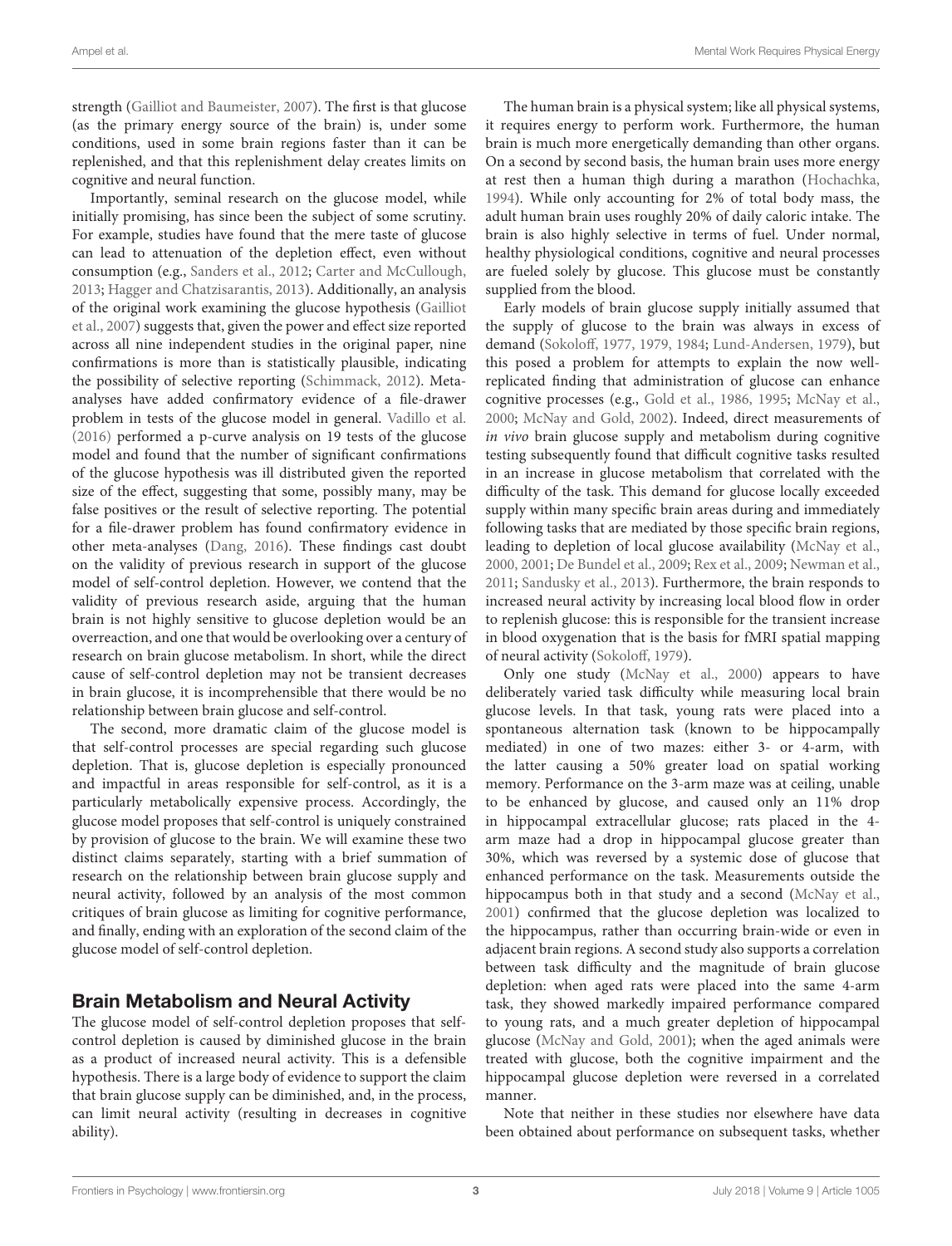self-control or otherwise. These are the data that would be needed to address the controversial issue of persistent self-control depletion. It is worth noting that the data from [McNay et al.](#page-9-14) [\(2001\)](#page-9-14) indicated a return to baseline hippocampal glucose levels in young animals within 5–10 min after completion of the maze task (likely in part reflecting a rise in glucose caused by increased arousal). This suggests that any such cognitive impairment would be relatively transient. However, this is speculation.

One body of evidence pertinent to the relationship between brain glucose supply and neural activity stems from research on acute hypoglycemia, a state characterized by a sudden and transient level of low blood glucose. Research investigating which cognitive functions are impaired when individuals are known to have low available glucose allows some induction concerning the brain's natural ability to cope with the cost of increased mental activity. For example, driving is a task that requires complex motor control, as well as spatial processing and judgment. Furthermore, evidence suggests it places significant metabolic demand on requisite brain areas (e.g., [Cox et al.,](#page-8-14) [2002\)](#page-8-14). Individuals who suffer from type 2 diabetes mellitus (and thus have a history of hypoglycemia) exhibit less motor control while driving, as evidenced by a higher collision rate and worse performance on driving simulators [\(Cox et al.,](#page-8-15) [2003\)](#page-8-15). Further evidence suggests that for individuals suffering acute hypoglycemia driving results in a significant increase in overall brain glucose consumption (17%; [Cox et al.,](#page-8-16) [2010\)](#page-8-16).

Another method for studying cognition function during acute hypoglycemia is to induce it through the administration of insulin (i.e., a hyperinsulemic clamp). When normal healthy individuals are given insulin, it causes rapid absorption of glucose from the blood stream. This results in rapidly declining blood glucose levels leading to inadequate supply of glucose to the brain. Typically, participants exposed to a hyperinsulemic clamp undergo cognitive tests in conditions of acute hypoglycemia and then under conditions of euglycemia (i.e., normal glucose levels). Through this process, cognition under conditions of inadequate brain glucose can be studied. Utilizing this method, [Anderson et al.](#page-8-17) [\(2006\)](#page-8-17) induced normal healthy individuals into a hypoglycemic state, and then presented them with bright moving visual stimuli while measuring their brain response via fMRI. Several days later, they repeated the experiment with the exception that participants' blood glucose was now held in a euglycemic state. When in a hypoglycemic state, participants exhibited less indication of energy metabolism in the visual cortex then when they were in a euglycemic state. This suggests that when the body is unable to adequately deliver glucose to the brain, reduced neural activity results.

In short, there is nothing empirically precarious in the proposal that cognitive processes are limited by restraints in brain glucose supply; brain extracellular glucose does decrease with cognitive activity, and the magnitude of depletion is correlated with activation of specific brain regions and cognitive processes. Moreover, systemic hypoglycemia does cause cognitive impairment despite blood glucose remaining well above normal brain-extracellular-fluid glucose levels, both in animal studies and in a large number of human studies across multiple cognitive domains (e.g., [Cox et al.,](#page-8-18) [1993;](#page-8-18) [Weber et al.,](#page-10-13) [1994;](#page-10-13) [Draelos et al.,](#page-8-19)

[1995;](#page-8-19) [Clarke et al.,](#page-8-20) [1999;](#page-8-20) [Strachan et al.,](#page-10-14) [2000;](#page-10-14) [McNay et al.,](#page-9-16) [2010\)](#page-9-16). Several papers in the field make the unfortunate error of confounding measurements of blood glucose with those of brain glucose (e.g., [Gailliot and Baumeister,](#page-8-3) [2007;](#page-8-3) [Gailliot et al.,](#page-8-11) [2007,](#page-8-11) [2010;](#page-8-21) [Kurzban,](#page-9-3) [2010;](#page-9-3) [Beedie and Lane,](#page-8-4) [2012\)](#page-8-4). We discuss this in some detail below, but it is important to note in particular that although systemic hypoglycemia causes neural glycopenia (i.e., insufficient brain glucose availability–because glucose supply from the blood is impaired), lack of fluctuation in blood glucose says nothing with regard to brain glucose depletion caused by cognitive demand (because brain glucose depletion does not affect, and is not reflected in, systemic glucose levels).

## PREVIOUS CRITIQUES OF BRAIN GLUCOSE LIMITING COGNITIVE PERFORMANCE

The proposal that self-control depletion is a product of diminished glucose in the brain, and specifically, in brain region(s) mediating self-control processes (see [Gailliot and](#page-8-3) [Baumeister,](#page-8-3) [2007\)](#page-8-3) has attracted criticism within the psychology literature. Interestingly, such criticism has focused on glucose depletion as a limitation on cognitive performance rather than on the proposed special nature of self-control, with opponents often arguing that the model is physiologically implausible (e.g., [Kurzban,](#page-9-3) [2010;](#page-9-3) [Beedie and Lane,](#page-8-4) [2012;](#page-8-4) [Kurzban et al.,](#page-9-4) [2013\)](#page-9-4). Understandably, given the specialized nature of the literature, these critiques have sometimes lacked a comprehensive understanding of current research in brain glucose metabolism and supply. Similarly, both the original paper on the glucose model [\(Gailliot and Baumeister,](#page-8-3) [2007\)](#page-8-3) and follow-up papers [\(Gailliot et al.,](#page-8-11) [2007,](#page-8-11) [2009,](#page-8-22) [2010\)](#page-8-21) may not be appropriately constrained by the large body of work on brain glucose metabolism, or that on the modulation of cognitive function by glucose supply (specifically, in the contention that self-control is a cognitive process distinct in the magnitude of its cost from other cognitive processes). This has contributed to a lack of clarity in this area, which we hope to rectify in the following section. In doing so, we examine some of the more popular criticisms of the physiological plausibility of the glucose model and explore them in light of the body of research that has been conducted in the somewhat removed field of brain glucose metabolism.

# DOES BRAIN ENERGY EXPENDITURE DECLINE AS A FUNCTION OF COGNITIVE TASK

One of the more common arguments against the glucose model is that the human brain does not exhibit large enough increases in energy consumption to result in brain glucose deficits (e.g., [Kurzban,](#page-9-3) [2010,](#page-9-3) p. 247; [Beedie and Lane,](#page-8-4) [2012,](#page-8-4) p. 148). To illustrate, critics of the glucose model have asserted that the brain's energy expenditure exhibits little change from rest, concluding that because visual processing is a metabolically expensive process, if glucose supply was a constraint on brain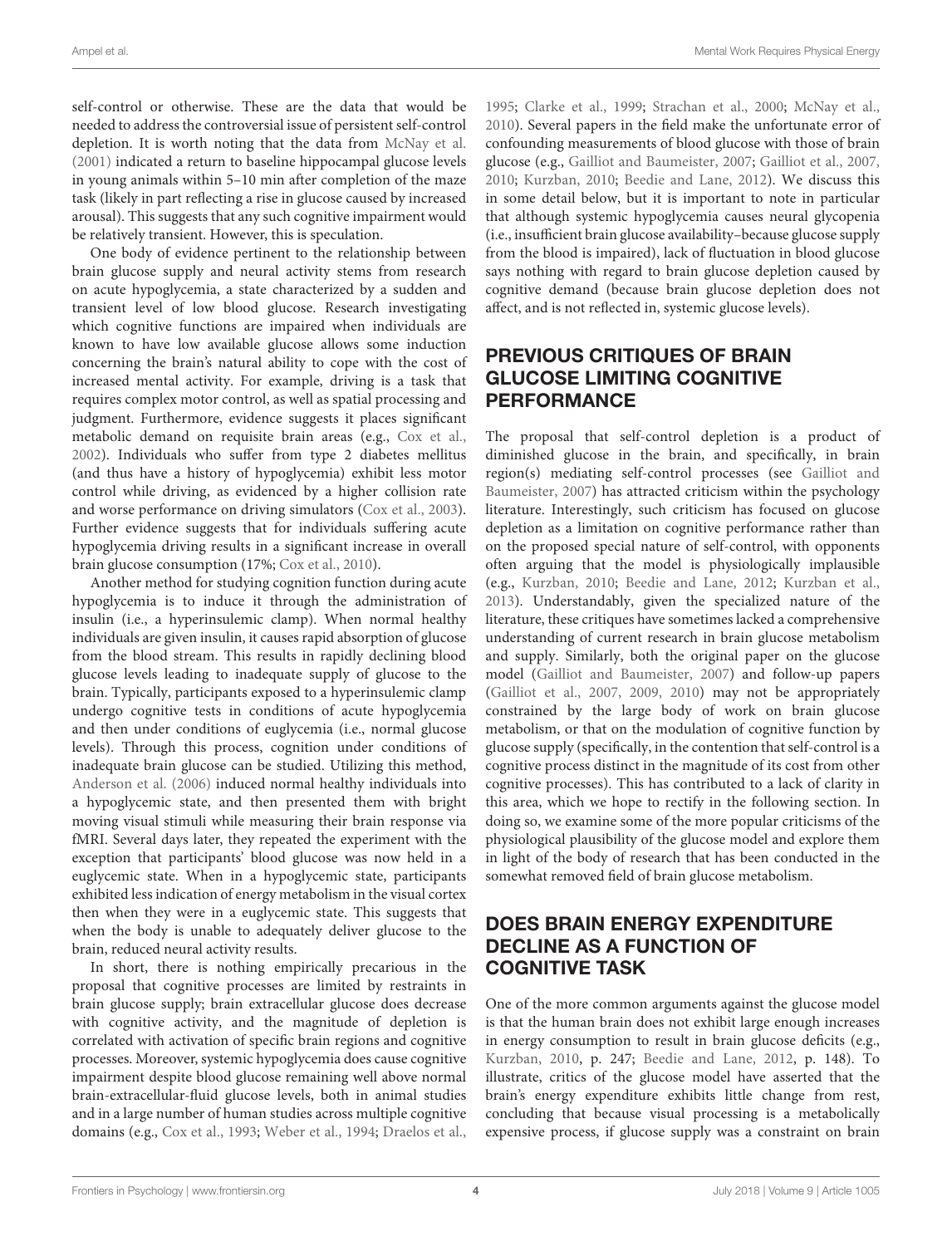function then "seeing would feel effortful" [\(Kurzban et al.,](#page-9-4) [2013,](#page-9-4) p. 647). Sidestepping the unspoken assumption that phenomenological sensation is indicative of cortical metabolic activity, visual processing was the basis for some of the earliest measurements of task-associated increases in local brain metabolism, and a substantial body of evidence has accumulated that, while seeing may not 'feel' effortful, high levels of optical stimulation do lead to localized reductions in brain glucose in the visual cortex (e.g., [Wagner et al.,](#page-10-15) [1981;](#page-10-15) [Cooper,](#page-8-23) [2002;](#page-8-23) [Béland-Millar and Messier,](#page-8-24) [2018\)](#page-8-24). The idea that increases in cognitive functioning do not cause substantial localized increases in the brain's requirements for glucose would invalidate fMRI measurements, major in vivo imaging techniques, and centuries of work on brain fuel supply. It would also suggest that some alternative explanation is needed for cognitive impairment during, for example, hypoglycemia (e.g., [Cox et al.,](#page-8-18) [1993;](#page-8-18) [McAulay et al.,](#page-9-17) [2001;](#page-9-17) [Anderson et al.,](#page-8-17) [2006\)](#page-8-17).

### DOES BRAIN GLUCOSE DECLINE ENOUGH TO CAUSE COGNITIVE IMPAIRMENT?

A second argument raised against glucose availability as a constraint on cognitive performance is that even if brain glucose levels were to decrease, this would nonetheless still leave sufficient glucose such that there would be little decline in cognitive or neural function. For example, [Kurzban](#page-9-3) [\(2010\)](#page-9-3) argues that the amount of glucose remaining in the blood after a self-control task is more than sufficient for the energy demands of additional exertion of self-control. [Kurzban](#page-9-3) [\(2010\)](#page-9-3) further reasons that the small amount of energy that the brain requires for selfcontrol tasks is lower than the ∼3 calories provided by the artificially sweetened drinks commonly used as a placebo in studies testing self-control depletion (pp. 247–248) and thus, that there should be no functional difference in energy supply to the brain in studies where self-control is impaired versus where it is intact.

One contributor to confusion on this point may be that the majority of studies examining human brain metabolism and specifically self-control have relied upon measures of blood glucose as a proxy, and even go as far as to use the term blood glucose as if it were synonymous with brain glucose (e.g., [Gailliot](#page-8-3) [and Baumeister,](#page-8-3) [2007;](#page-8-3) [Molden et al.,](#page-9-18) [2012\)](#page-9-18). It has been wellestablished for 40 years that glucose in the brain and blood forms distinct pools (e.g., [Sokoloff,](#page-10-2) [1977,](#page-10-2) [1979,](#page-10-3) [1984;](#page-10-9) [Lund-](#page-9-1)[Andersen,](#page-9-1) [1979;](#page-9-1) [Fellows et al.,](#page-8-25) [1992\)](#page-8-25), and this is again supported by direct measurement in animal studies. For instance, under conditions (a spatial working-memory task) that drain glucose in the hippocampus, blood glucose does not decrease [\(McNay](#page-9-12) [et al.,](#page-9-12) [2000,](#page-9-12) [2001\)](#page-9-14) and in fact slowly increases in response to stress hormone release. Indeed, dissociation between brain and blood glucose levels is a consistent finding across studies that measure the two simultaneously [\(McNay et al.,](#page-9-12) [2000,](#page-9-12) [2001;](#page-9-14) [McNay and Sherwin,](#page-9-19) [2004b;](#page-9-19) [De Bundel et al.,](#page-8-13) [2009;](#page-8-13) [Rex et al.,](#page-10-10) [2009\)](#page-10-10). In short, systemic glycemia is largely irrelevant to the likelihood of localized, transient brain glucose depletion, and it

is this transient brain glucose depletion which causes deficits in cognitive processing. Some authors (e.g., [Kurzban,](#page-9-3) [2010\)](#page-9-3) have criticized the glucose model on the basis that selfcontrol may not cause decreases in blood glucose. This is a misunderstanding: fluctuations in brain glucose, particularly when localized to specific brain regions involved in processing a cognitive task, do not affect blood glucose levels (see [McNay](#page-9-14) [et al.,](#page-9-14) [2001\)](#page-9-14). Conversely, alterations in systemic glucose (such as hypoglycemia, or delivery of a glucose drink) are reflected in brain glucose supply: the direction of causality is one-way.

Lastly, it may be helpful to address the specific "less than 1 calorie" estimated by [Kurzban](#page-9-3) [\(2010\)](#page-9-3) as a likely amount of energy being depleted by a self-control task, and the accompanying suggestion that this is too small an amount to be plausible as affecting cognitive performance. There are several errors involved in this conclusion, which are illustrative of the need for increased biological awareness in this sub-field of psychology. First, the calculation used may well err on the low side – for example, it assumes a maximal change in glucose consumption of 10%, whereas direct measurements show a reduction of local brain glucose that can be at least as high as 50% on even a relatively simple task [\(McNay et al.,](#page-9-14) [2001\)](#page-9-14). Second, to supply say 1 calorie to a specific brain region during a self-control task would require a much larger dose to be delivered to the individual: the amount arriving at a specific brain region during task performance would be limited by factors including (but not limited to) speed of metabolism, the fraction of systemic glucose delivered to the brain (generally taken as one-fifth), the specific brain region(s) involved as a fraction of the whole brain (unclear, but perhaps a further factor of one-tenth, generously; as [Kurzban](#page-9-3) [\(2010\)](#page-9-3) correctly notes, most cognitive tasks do not markedly affect total brain metabolism more than 1–10%), the efficacy of glucose transport from blood to neurons, and so on. Unless using direct intracranial microinjection, it is not possible to target the energy content of, for example, a sugary drink only to one brain region or system; rather, an amount several orders of magnitude larger is needed. Third, calories from a non-glucose source such as Splenda (Kurzban's example) are irrelevant to the brain, which, under normal circumstances, uses only glucose as an energy source: non-glucose sugars are not transported into the brain, and hence cannot fuel the metabolic demands of cognition. So, for instance, delivering the commonly used dose of 250 mg/kg glucose found to enhance cognition in many of the human and animal studies cited above to a 60 kg individual requires 15 g of glucose, which provides 51 calories on a whole-body basis: the ballpark discussion above shows that on the order of 1– 5 of those calories would arrive at a specific brain location. In other words, when placed in the correct whole-body context, even the numbers used by critics of the glucose hypothesis are consistent with the plausibility of glucose administration meeting the needs of cognitive demand. Fourth, note that in rat studies, when injected directly into brain regions processing a given task, doses of glucose several orders of magnitude lower than this have positive effects on cognitive processing [\(McNay and Gold,](#page-9-20) [1998;](#page-9-20) [McNay et al.,](#page-9-21) [2006a\)](#page-9-21). Finally, and most importantly to the Splenda argument, the relevant variable is not any absolute amount of generic fuel: rather, it is whether cognitive tasks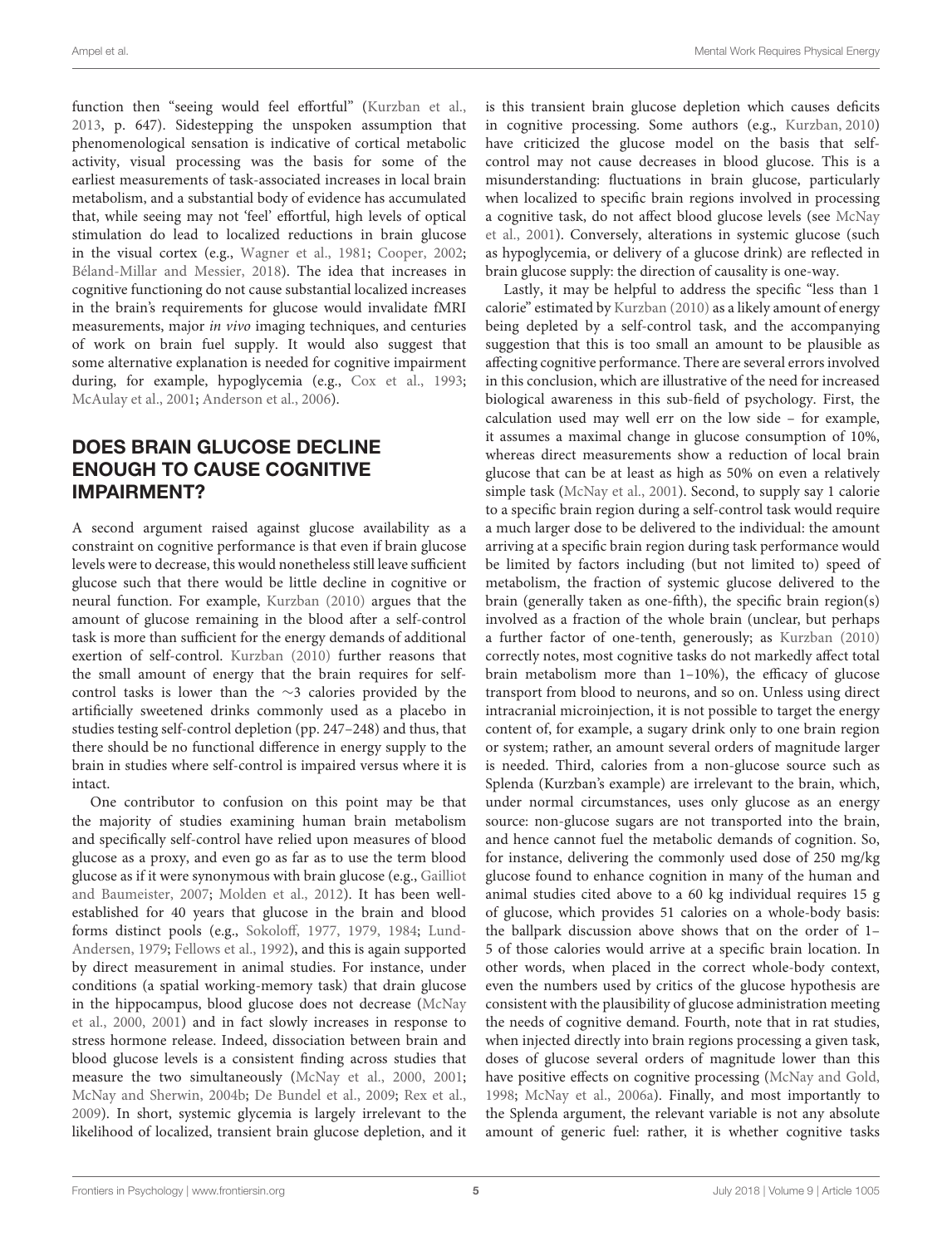cause demand for glucose that exceeds supply; and then whether provision of exogenous glucose (specifically glucose) attenuates this supply-demand imbalance. Both of these are unequivocally established to be true, as we show throughout this paper, and are reflected in, for example, levels of neurotransmitter release specifically within the brain regions processing the task being performed [\(Ragozzino et al.,](#page-10-16) [1998\)](#page-10-16) in a manner that correlates with task performance.

In short, the brain is exquisitely sensitive to metabolic supply, and experimenters' intuitions about the magnitude of changes in brain glucose supply and demand should be carefully grounded in available data regarding cognitive metabolism. One further example may serve to illustrate the need for correct biological framing in debate over the glucose hypothesis. [Kurzban](#page-9-3) [\(2010\)](#page-9-3) suggests that exercise (which consumes fuel) should hence diminish self-control if self-control requires brain glucose. On the contrary, exercise will increase blood flow (and hence brain glucose supply), elevate circulating epinephrine (well-established to enhance cognitive processes in a manner very similar to glucose [\(Hall and Gold,](#page-9-22) [1986;](#page-9-22) [Morris et al.,](#page-10-17) [2010;](#page-10-17) [Morris and](#page-10-18) [Gold,](#page-10-18) [2013\)](#page-10-18), and have a host of other effects of which many enhance cognition [presumably including self-control – which is exactly what is found, as [Kurzban](#page-9-3) [\(2010\)](#page-9-3) notes], but is very unlikely to cause any decrease in brain glucose.

## IS BRAIN GLUCOSE EXHAUSTION EVOLUTIONARILY IMPROBABLE?

A final critique of brain glucose depletion takes an evolutionary approach, arguing that brain glucose depletion would not be adaptive, and thus is unlikely to have been selected for in our ancestral past (e.g., [Beedie and Lane,](#page-8-4) [2012\)](#page-8-4). It is plausible, at least initially, that having sufficient glucose supply to the brain to support optimal neural functioning under normal circumstances might be adaptive, but there are two central problems with this argument. The first is that it underestimates the limits of evolution. While an interesting idea that certainly bears further investigation, the idea that it would be maladaptive for one intensive cognitive task to deplete glucose reserves mistakenly overlooks important facets of evolutionary processes. Darwinian notions of 'unity of type' and 'developmental constraint' bear relevance here. It is well-known that [Darwin](#page-8-26) [\(1909\)](#page-8-26) argued that we have a common ancestor, and that homologous anatomical/physiological properties (i.e., unity of type) descended from this common ancestor. Less well-known is the evolutionary notion of 'developmental constraint,' in which homologous structures acquired from distant ancestors act to constrain new adaptations. In other words, selection can only act on existing structures, and therefore each adaptation narrows and channels possible new variations. Thus, evolutionary theory posits that properties of an organism can be either a current adaptation to an environment or constraints imposed by past adaptations [\(Gould,](#page-9-23) [2002\)](#page-9-23). In short, regardless of how advantageous it might be for elephants to evolve adaptations for jumping–they never will in their current state, as their developmental trajectory (i.e., size) restricts any possible variance

in jumping ability. This certainly holds for humans as well. While perhaps, as [Beedie and Lane](#page-8-4) [\(2012\)](#page-8-4) propose, it may be uneconomic for intensive brain utilization to result in deficits in the ability to use that neural system, this does not mean it cannot be true. It only means that, if not an adaptation to the environment, it is likely a constraint posed by past adaptation. While [Beedie and Lane](#page-8-4) [\(2012\)](#page-8-4) are correct in their assertion that ". . . an adaptive psychological characteristic is more likely than a maladaptive one to propagate through the species" (p. 145), this does not imply that it is the only reason it may propagate throughout a species. As demonstrated, another reason is simply through limitations posed by past adaptations.

There are many possible reasons behind the human brain's obligate reliance on glucose for energy. For instance, fuel has been scarce for most of evolutionary history: why has the brain evolved to be able to use only glucose? The context of scarcity may perhaps provide one evolutionary explanation for the limits on brain glucose supply: a need to avoid over-expenditure on brain metabolism (already very high compared to other organs). It is plausible, at least initially, that having sufficient glucose supply to the brain to support optimal neural functioning under normal circumstances might be adaptive; we discuss this below. However, extending this to a more general objection to neuronal firing being limited by glucose availability is implausible.

The second problem with this argument is that it oversimplifies the complex nature of brain-energy metabolism. Although it is ostensibly true that having glucose supply always exceed demand would be advantageous if there were no negative tradeoffs, this critique misses the well-established and marked neurological damage caused by chronic hyperglycemia, including neuronal over-excitation by elevated glucose levels (which can cause neuronal death, a process known as excitotoxicity), vascular damage, and oxidative stress. Moreover, chronic excess of glucose in the bloodstream over that required for baseline metabolism, including brain metabolism, is the defining symptom of type 2 diabetes: such hyperglycemia directly causes neuropathy and is directly linked not only to cognitive impairment but to development of dementia including Alzheimer's disease [\(Craft](#page-8-27) [et al.,](#page-8-27) [1993;](#page-8-27) [Draelos et al.,](#page-8-19) [1995;](#page-8-19) [Messier and Gagnon,](#page-9-24) [1996;](#page-9-24) [Arvanitakis et al.,](#page-8-28) [2004;](#page-8-28) [Vincent et al.,](#page-10-19) [2005;](#page-10-19) [Li and Holscher,](#page-9-25) [2007;](#page-9-25) [Moreira et al.,](#page-9-26) [2007;](#page-9-26) [Zhao and Townsend,](#page-10-20) [2009\)](#page-10-20). Further, glucose regulation is part of a complex neuroendocrine system that involves many pro-cognitive molecules that would also be dysregulated by chronically increased glucose supply.

[Beedie and Lane](#page-8-4) [\(2012\)](#page-8-4) further argue that brain glucose depletion underestimates the brain's primacy over the rest of the body when it comes to energy and note (correctly) that during times of stress the amount of glucose supplied to the brain increases. This fact, they argue, makes the glucose model less likely, because if the body is able to supply glucose to the brain during times of stress, then it should be able to supply glucose to the brain during self-control exertion and hence avoid glucose depletion. It is true that glucose is released into the bloodstream at times of stress; indeed, much of the work on glucose and cognition builds on early studies that identified this glucose rise as a mechanism by which stress and the stress hormone epinephrine might exert nootropic effects on memory consolidation (e.g.,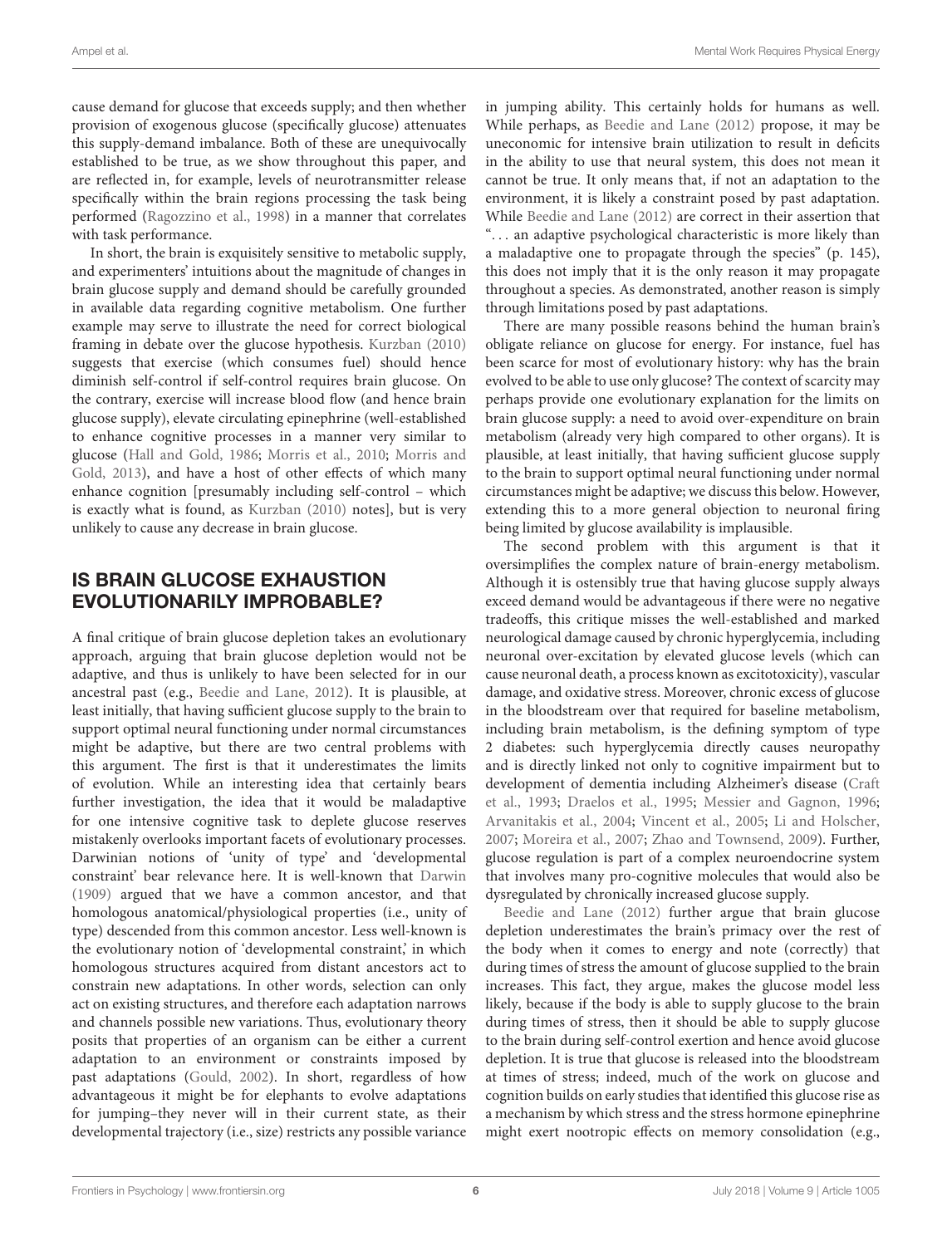see [McGaugh et al.,](#page-9-27) [1975;](#page-9-27) [Gold et al.,](#page-9-11) [1986;](#page-9-11) [Hall and Gold,](#page-9-22) [1986;](#page-9-22) [Gold and Stone,](#page-9-28) [1988;](#page-9-28) [Talley et al.,](#page-10-21) [2002\)](#page-10-21). However, this effect has a time course on the order of minutes rather than the second or sub-second timeframe of acute increases in cognitive metabolic demand, and many increases in cognitive load occur in the absence of significant stress. Direct measurements suggest that the impact of stress-induced glucose provision to the brain following cognitive challenge is to replenish and reverse exhaustion of brain glucose rather than to prevent it [\(McNay](#page-9-12) [et al.,](#page-9-12) [2000;](#page-9-12) [Sandusky et al.,](#page-10-12) [2013\)](#page-10-12).

The critique that brain glucose depletion is evolutionarily implausible is in error. However, a more limited version of this argument against the glucose model is, at first glance, more difficult to summarily dismiss. One might imagine, at least in theory, that vulnerability of self-control to reductions in glucose supply would be uniquely maladaptive. However, one could raise the same issue regarding all processes that are known to be limited by glucose availability (e.g., attention, memory, and so on) and no critic attempts to suggest that self-control is categorically more important to maintain than these processes.

To summarize, while it may not be evolutionarily adaptive for neural firing to cause local depletions in brain glucose, this does not serve as evidence that the brain always has plentiful glucose to support continued neural firing in those areas. Arguments against the evolutionary viability of brain glucose depletion have two inherent problems: (a) they oversimplify the complex nature of brain glucose metabolism; and (b) concepts such as developmental constraint provide a clear framework for traits that are not adaptive but are a product of past adaptations.

#### GENERAL DEFENSE OF BRAIN GLUCOSE SUPPLY AS A CONSTRAINT ON COGNITIVE FUNCTIONING

It is prima facie plausible to suggest that brain glucose supply might always be sufficient to meet increased demand, at least under normal physiological conditions, as was suggested by early attempts to model brain glucose supply [\(Sokoloff,](#page-10-2) [1977;](#page-10-2) [Lund-Andersen,](#page-9-1) [1979\)](#page-9-1). However, this hypothesis faces two major obstacles. First, it is difficult or impossible to reconcile with the extensive literature on enhancement of cognitive function by glucose administration [\(Korol and Gold,](#page-9-29) [1998;](#page-9-29) [McNay et al.,](#page-9-12) [2000;](#page-9-12) [McNay and Gold,](#page-9-13) [2002;](#page-9-13) [Gold,](#page-8-29) [2005,](#page-8-29) [2014\)](#page-8-30). Second, animal model studies that include direct measurement of glucose concentration in the brain's extracellular fluid have consistently found that indeed, at times of increased cognitive demand, extracellular glucose decreases specifically in brains regions in which activity is increased and does so in proportion to the difficulty of the task being performed. This has been replicated by many different groups and is true across a wide variety of brain regions, treatments, and cognitive tasks [\(Fellows et al.,](#page-8-25) [1992;](#page-8-25) [Vahabzadeh et al.,](#page-10-22) [1995;](#page-10-22) [McNay et al.](#page-9-12) [2000,](#page-9-12) [2001,](#page-9-14) [2006a,](#page-9-21)b, [2013;](#page-9-30) [McNay and Gold,](#page-9-15) [2001;](#page-9-15) [McNay and Sherwin,](#page-9-31) [2004a;](#page-9-31) [Canal](#page-8-31) [et al.,](#page-8-31) [2005;](#page-8-31) [De Bundel et al.,](#page-8-13) [2009;](#page-8-13) [Rex et al.,](#page-10-10) [2009;](#page-10-10) [Newman](#page-10-11)

[et al.,](#page-10-11) [2011;](#page-10-11) [Pearson-Leary and McNay,](#page-10-23) [2012;](#page-10-23) [Sandusky et al.,](#page-10-12) [2013\)](#page-10-12).

Moreover, manipulations that affect local glucose supply directly modulate cognitive performance, and delivery of additional glucose both prevents glucose depletion and enhances cognitive performance (e.g., [McNay et al.,](#page-9-12) [2000\)](#page-9-12). Even relatively simple processes such as visual processing, to return to the example process chosen by [Kurzban et al.](#page-9-4) [\(2013\)](#page-9-4), have been repeatedly shown to cause localized depletion of glucose from brain structures that process visual input: presentation of a novel visual stimulus depletes specifically visual cortex glucose [\(Béland-](#page-8-24)[Millar and Messier,](#page-8-24) [2018\)](#page-8-24) while increasing local metabolism in a fashion very similar to hippocampal processing of a memory task; subsequent presentation of that same object (presumably requiring less processing) causes no such depletion, consistent with a task-difficulty explanation for depletion of local glucose. These and many other studies show very clearly that the first claim of the glucose model is likely correct: brain glucose is locally drained by difficult cognitive tasks and this depletion limits task performance. This finding is also in line with extensive literature in human populations with impaired glucose supply to the brain (e.g., aging, Alzheimer's disease, or hypoglycemia) where cognitive impairment is similarly seen in proportion to the glucose supply decrease, and impairment is attenuated or reversed by provision of exogenous glucose just as it is in animal models [\(Hall et al.,](#page-9-32) [1989;](#page-9-32) [Manning et al.,](#page-9-33) [1992,](#page-9-33) [1998;](#page-9-34) [Cryer,](#page-8-32) [1994;](#page-8-32) [Korol and Gold,](#page-9-29) [1998;](#page-9-29) [Gold,](#page-8-29) [2005;](#page-8-29) [Jauch-Chara et al.,](#page-9-35) [2007\)](#page-9-35).

Local, temporally limited depletion of glucose within specific brain regions that is caused by increased cognitive demand, and limits performance on tasks mediated by those regions, is now well established as fact: this component of the glucose model should no longer be controversial, despite the critiques of this element of the model.

## SELF-CONTROL AS A SPECIAL CASE

The second component of the glucose model is the claim that cognitive and neural processes involved in self-control are unique in causing exceedingly high demands for brain glucose use [\(Gailliot et al.,](#page-8-11) [2007\)](#page-8-11). Beyond suggesting depletion of brain glucose as a mechanism for impairments in selfcontrol, they assert that glucose-limited cognitive function is a specific, unique characteristic of self-control rather than being a general characteristic of cognitive and neural processes. More concisely, these processes are argued to be "quantitatively different from other processes in that they require more glucose" (p. 306). This claim asserts that when individuals engage in self-control, they utilize highly energy-demanding areas of the brain that hence become drained of glucose, resulting in decreased ability to exert subsequent self-control under conditions that would not impair performance on other cognitive tasks.

The assertion of uniqueness for processes mediating selfcontrol compared to all other cognitive functions is problematic, and the evidence does not support such a hypothesis. Rather, the impact of glucose administration and/or depletion on self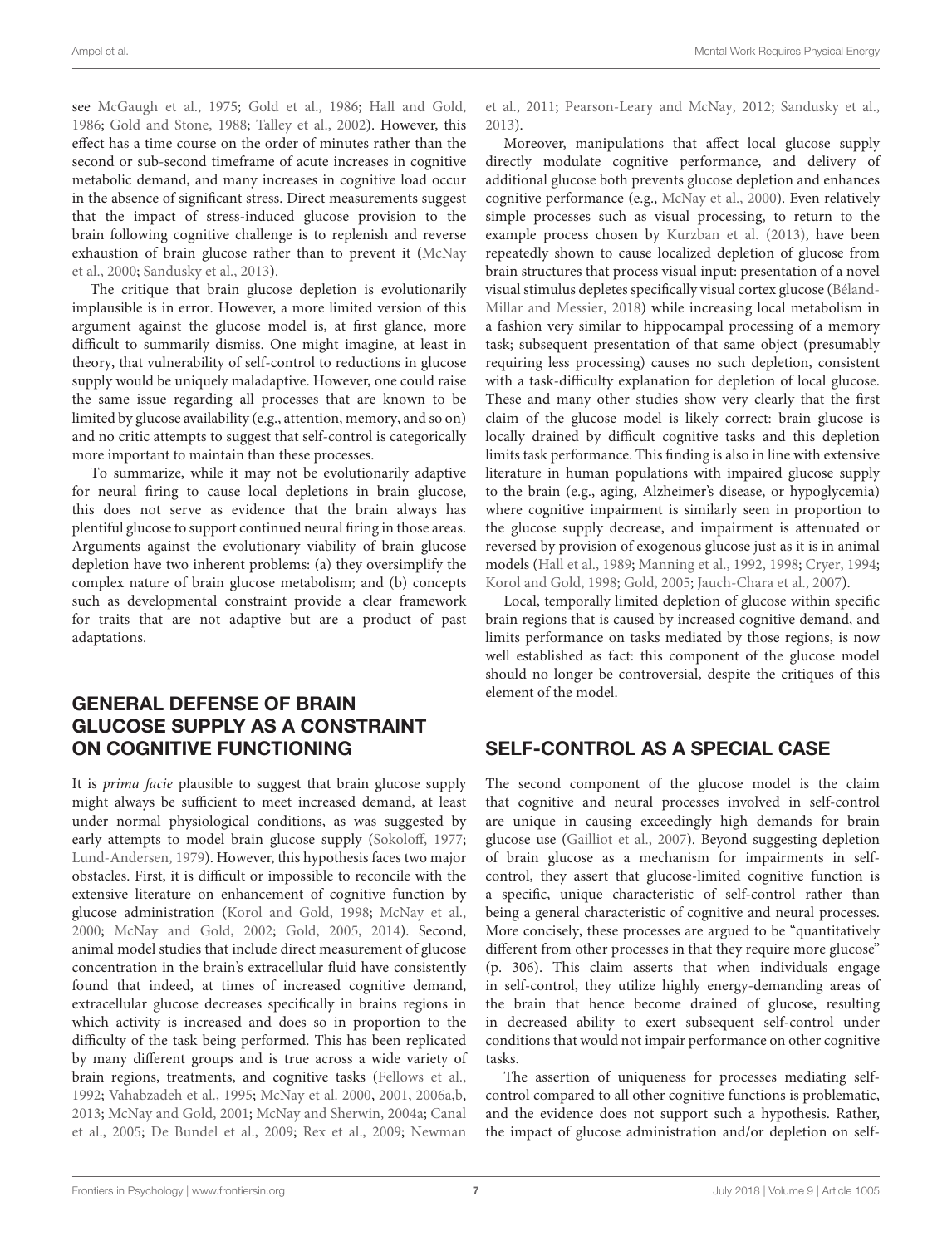control appears to be very similar to that on other cognitive processes, consistent with the basic premise that all work requires energy. Glucose administration has been repeatedly found to enhance performance on a variety of cognitive processes such as memory and attention (the role of glucose as a modulator of these cognitive processes is reviewed in [Gold,](#page-8-33) [1995,](#page-8-33) [2014\)](#page-8-30). Furthermore, we suspect that most self-control tasks involve multiple cognitive processes, such that differentiating the relative cost of self-control is likely impossible. Arguments for the glucose model (e.g., [Gailliot and Baumeister,](#page-8-3) [2007\)](#page-8-3) neglect to note that glucose administration enhances a wide variety of cognitive and neural functions. There is a large literature over the past three decades showing, in a range of human and animal populations, that administration of glucose (regardless of the method of administration) can also enhance memory, attention, sensory processing, emotional regulation, mental flexibility, and a large number of other cognitive functions (e.g., [Gold,](#page-8-34) [1986;](#page-8-34) [Holmes,](#page-9-36) [1987;](#page-9-36) [Hall et al.,](#page-9-32) [1989;](#page-9-32) [Michaud et al.,](#page-9-37) [1991;](#page-9-37) [Smith et al.,](#page-10-24) [1992;](#page-10-24) [McNay and Gold,](#page-9-20) [1998;](#page-9-20) [Fucetola et al.,](#page-8-35) [1999;](#page-8-35) [McNay et al.,](#page-9-12) [2000;](#page-9-12) [Strachan et al.,](#page-10-14) [2000;](#page-10-14) [Benedict et al.,](#page-8-36) [2006;](#page-8-36) [Gajre et al.,](#page-8-37) [2008;](#page-8-37) [Benton and Brock,](#page-8-38) [2010;](#page-8-38) [Micha et al.,](#page-9-38) [2011;](#page-9-38) [Jahagirdar et al.,](#page-9-39) [2012;](#page-9-39) [Sandusky et al.,](#page-10-12) [2013\)](#page-10-12).

There is no evidence in the literature for self-control processes being in any way different or unique. Such a difference has been asserted as the core of the glucose model. For example, [Gailliot](#page-8-39) [\(2008\)](#page-8-39) proposes that "[self-control is] more metabolically expensive and requires larger amounts of glucose to function optimally than other cognitive capacities" (p. 245), but no supporting evidence of any kind has been offered. This second key element of the glucose model has thus far been hypothesized in the absence of either theoretical or experimental support. Indeed, some of the canonical demonstrations that provide the theoretical basis for the original hypothesis that self-control is limited by depletion of cognitive resources, assumed to be glucose, rely on a commonality of limited resources (i.e., glucose supply to the brain) between self-control processes and those involved in, for example, memory (e.g., controlling visual attention leads to decrements in performing a working memory task; [Schmeichel,](#page-10-25) [2007\)](#page-10-25). This point appears to have been missed in formulations of the glucose model. One might imagine, at least in theory, that self-control processes could be a class of neural processes whose vulnerability to reductions in glucose supply would be uniquely maladaptive. However, one could raise the same issue regarding all processes that are known to be limited by glucose availability (e.g., attention, memory, and so on) and no critic attempts to suggest that selfcontrol is categorically more important to maintain than these processes. Unfortunately, because there are as yet no data on direct measurements of brain glucose during a self-control task, we can conclude only that a limitation on such processes by glucose supply is plausible; we cannot and do not conclude that it is a fact. Such data would be difficult to obtain: techniques possible in humans such as fMRI do not directly measure glucose levels or metabolism (although PET is perhaps the closest thing); conversely in animal models where such measurements are possible, self-control is difficult to induce, especially for prolonged periods.

#### **CONCLUSION**

Integrating data from metabolic studies that have examined brain glucose supply and usage with results from experiments investigating self-control can provide insights into mechanisms controlling the exertion of self-control. In particular, a wide variety of findings from diverse fields and using multiple approaches support the hypothesis that cognitive processing is limited by brain glucose supply especially under conditions of high cognitive demand, a conclusion that was well established across cognitive domains several decades prior to the formulation of the glucose model. This has been confirmed using direct measurements of brain glucose during cognitive tasks.

However, to the extent that self-control is posited to be special in this regard, there is no support in the literature for this position, despite the fact that it has attracted less criticism. The fact that many other cognitive functions have been shown to exhibit exactly congruent susceptibility to glucose depletion and enhancement by glucose supply suggests that there is nothing different about the processes underlying self-control. The conclusion drawn from these findings is that the second, novel component of the glucose model – the idea that selfcontrol processes are in some manner uniquely metabolically demanding – is unsupported and likely false.

Although there is strong evidence to suggest that mental processes, including self-control, are fueled by glucose there are still many questions about glucose metabolism and its relationship to psychological outcomes. For example, the literature of self-control makes it clear that even after concentrated efforts of self-control, people may not give into temptation if sufficiently motivated (e.g., [Muraven and](#page-10-26) [Slessareva,](#page-10-26) [2003\)](#page-10-26). This suggests that people may not fail at self-control because they run out of glucose. Likewise, research has found that consuming beverages that contain fructose, which takes some time to be metabolized into glucose [\(Gailliot](#page-8-11) [et al.,](#page-8-11) [2007\)](#page-8-11), or even merely gargling but not swallowing sweet liquids can lead to better self-control performance [\(Hagger and](#page-9-6) [Chatzisarantis,](#page-9-6) [2013\)](#page-9-6). Thus, glucose metabolism on its own probably cannot explain the vagaries of mental performance.

These complexities suggest that theories focusing on just psychological models of mental effort or just biological approaches such as the glucose model of self-control depletion are too simple. In conclusion, we hope that a more nuanced and better-informed approach to the role of glucose in mental processes may take hold in the psychological literature.

## AUTHOR CONTRIBUTIONS

BA and EM conceived the hypothesis and underlying framework. BA, MM, and EM discussed, refined, and wrote the manuscript.

## FUNDING

This work was supported by the National Institutes of Health award AG050598 to EM.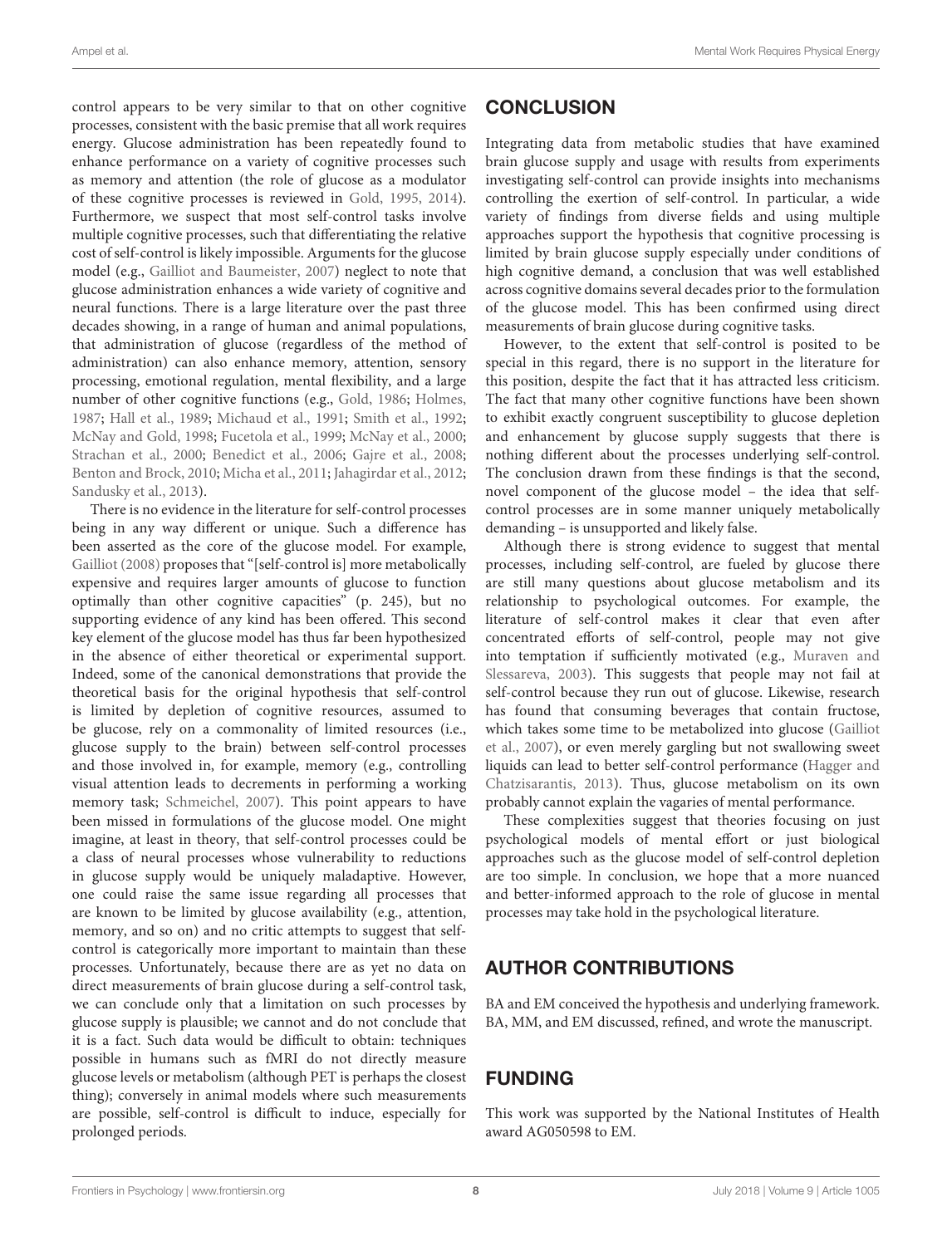### **REFERENCES**

- <span id="page-8-7"></span>Ampel, B. C., O'Malley, E. E., and Muraven, M. (2016). "Self-control and motivation: integration and application," in Self-Regulation and Ego-Control, eds E. R. Hirt, J. J. Clarkson, and L. Jia (New York, NY: Academic Press), 125–141. [doi: 10.1016/B978-0-12-801850-7.00007-X](https://doi.org/10.1016/B978-0-12-801850-7.00007-X)
- <span id="page-8-17"></span>Anderson, A. W., Heptulla, R. A., Driesen, N., Flanagan, D., Goldberg, P. A., Jones, T. W., et al. (2006). Effects of hypoglycemia on human brain activation measured with FMRI. Magn. Reson. Imaging 24, 693–697. [doi: 10.1016/j.mri.](https://doi.org/10.1016/j.mri.2006.03.013) [2006.03.013](https://doi.org/10.1016/j.mri.2006.03.013)
- <span id="page-8-28"></span>Arvanitakis, Z., Wilson, R. S., Bienias, J. L., Evans, D. A., and Bennett, D. A. (2004). Diabetes mellitus and risk of alzheimer disease and decline in cognitive function. Arch. Neurol. 61, 661–666. [doi: 10.1001/archneur.61.5.661](https://doi.org/10.1001/archneur.61.5.661)
- <span id="page-8-2"></span>Baumeister, R. F., Bratslavsky, E., Muraven, M., and Tice, D. M. (1998). Egodepletion: Is the active self a limited resource? J. Pers. Soc. Psychol. 74, 1252–1265. [doi: 10.1037/0022-3514.74.5.1252](https://doi.org/10.1037/0022-3514.74.5.1252)
- <span id="page-8-4"></span>Beedie, C. J., and Lane, A. M. (2012). The role of glucose in self-control: another look at the evidence and an alternative conceptualization. Pers. Soc. Psychol. Rev. 16, 143–153. [doi: 10.1177/1088868311419817](https://doi.org/10.1177/1088868311419817)
- <span id="page-8-24"></span>Béland-Millar, A., and Messier, C. (2018). Fluctuations of extracellular glucose and lactate in the mouse primary visual cortex during visual stimulation. Behav. Brain Res. 344, 91–102. [doi: 10.1016/j.bbr.2018.02.018](https://doi.org/10.1016/j.bbr.2018.02.018)
- <span id="page-8-36"></span>Benedict, L. E., Nelson, C. A., Schunk, E., Sullwold, K., and Seaquist, E. R. (2006). Effect of insulin on the brain activity obtained during visual and memory tasks in healthy human subjects. Neuroendocrinology 83, 20–26. [doi: 10.1159/](https://doi.org/10.1159/000093338) [000093338](https://doi.org/10.1159/000093338)
- <span id="page-8-38"></span>Benton, D., and Brock, H. (2010). Mood and the macro-nutrient composition of breakfast and the mid-day meal. Appetite 55, 436–440. [doi: 10.1016/j.appet.](https://doi.org/10.1016/j.appet.2010.08.001) [2010.08.001](https://doi.org/10.1016/j.appet.2010.08.001)
- <span id="page-8-9"></span>Boyle, N. B., Lawton, C. L., Allen, R., Croden, F., Smith, K., and Dye, L. (2016). No effects of ingesting or rinsing sucrose on depleted self-control performance. Physiol. Behav. 154, 151–160. [doi: 10.1016/j.physbeh.2015.11.019](https://doi.org/10.1016/j.physbeh.2015.11.019)
- <span id="page-8-31"></span>Canal, C. E., McNay, E. C., and Gold, P. E. (2005). Increases in extracellular fluid glucose levels in the rat hippocampus following an anesthetic dose of pentobarbital or ketaminexylazine: an in vivo microdialysis study. Physiol. Behav. 84, 245–250. [doi: 10.1016/j.physbeh.2004.](https://doi.org/10.1016/j.physbeh.2004.11.009) [11.009](https://doi.org/10.1016/j.physbeh.2004.11.009)
- <span id="page-8-8"></span>Carter, E. C., and McCullough, M. E. (2013). After a pair of self-control-intensive tasks, sucrose swishing improves subsequent working memory performance. BMC Psychol. 1:22. [doi: 10.1186/2050-7283-1-22](https://doi.org/10.1186/2050-7283-1-22)
- <span id="page-8-5"></span>Carter, E. C., and McCullough, M. E. (2014). Publication bias and the limited strength model of self-control: has the evidence for ego depletion been overestimated? Front. Psychol. 5:823. [doi: 10.3389/fpsyg.2014.](https://doi.org/10.3389/fpsyg.2014.00823) [00823](https://doi.org/10.3389/fpsyg.2014.00823)
- <span id="page-8-20"></span>Clarke, W. L., Cox, D. J., Gonder-Frederick, L. A., and Kovatchev, B. (1999). Hypoglycemia and the decision to drive a motor vehicle by persons with diabetes. J. Am. Med. Assoc. 282, 750–754. [doi: 10.1001/jama.282.](https://doi.org/10.1001/jama.282.8.750) [8.750](https://doi.org/10.1001/jama.282.8.750)
- <span id="page-8-23"></span>Cooper, R. M. (2002). Diffuse light increases metabolic activity in the lateral geniculate nucleus, visual cortex, and superior colliculus of the cone-dominated ground squirrel visual system. Vision Res. 42, 2899–2907. [doi: 10.1016/S0042-](https://doi.org/10.1016/S0042-6989(02)00361-9) [6989\(02\)00361-9](https://doi.org/10.1016/S0042-6989(02)00361-9)
- <span id="page-8-14"></span>Cox, D. J., Gonder-Frederick, L. A., Kovatchev, B. P., and Clarke, W. L. (2002). The metabolic demands of driving for drivers with type 1 diabetes mellitus. Diabetes Metab. Res. Rev. 18, 381–385. [doi: 10.1002/dmrr.306](https://doi.org/10.1002/dmrr.306)
- <span id="page-8-18"></span>Cox, D. J., Gonder-Frederick, L. A., Schroeder, D. B., Cryer, P. E., and Clarke, W. L. (1993). Disruptive effects of acute hypoglycemia on speed of cognitive and motor performance. Diabetes Care 16, 1391–1393. [doi: 10.2337/diacare.16.](https://doi.org/10.2337/diacare.16.10.1391) [10.1391](https://doi.org/10.2337/diacare.16.10.1391)
- <span id="page-8-15"></span>Cox, D. J., Penberthy, J. K., Zrebiec, J., Weinger, K., Aikens, J. E., Frier, B., et al. (2003). Diabetes and driving mishaps: frequency and correlations from a multinational survey. Diabetes Care 26, 2329–2334. [doi: 10.2337/diacare.26.8.](https://doi.org/10.2337/diacare.26.8.2329) [2329](https://doi.org/10.2337/diacare.26.8.2329)
- <span id="page-8-16"></span>Cox, D. J., Singh, H., Clarke, W. L., Anderson, S. M., Kovatchev, B. P., and Gonder-Frederick, L. A. (2010). Metabolic demand of driving among adults with type 1 diabetes mellitus (t1dm). Ann. Adv. Automot. Med. 54, 367–372.
- <span id="page-8-27"></span>Craft, S., Dagogojack, S. E., Wiethop, B. V., Murphy, C., Nevins, R. T., Fleischman, S., et al. (1993). Effects of hyperglycemia on memory and hormone levels in dementia of the alzheimer-type: a longitudinal-study. Behav. Neurosci. 107, 926–940. [doi: 10.1037/0735-7044.107.6.926](https://doi.org/10.1037/0735-7044.107.6.926)
- <span id="page-8-32"></span>Cryer, P. E. (1994). Hypoglycemia: the limiting factor in the management of diabetes. Diabetes Metab. Res. Rev. 43, 1378–1389. [doi: 10.2337/diacare.17.7.734](https://doi.org/10.2337/diacare.17.7.734)
- <span id="page-8-6"></span>Cunningham, M. R., and Baumeister, R. F. (2016). How to make nothing out of something: analyses of the impact of study sampling and statistical interpretation in misleading meta-analytic conclusions. Front. Psychol. 7:1639. [doi: 10.3389/fpsyg.2016.01639](https://doi.org/10.3389/fpsyg.2016.01639)
- <span id="page-8-10"></span>Dang, J. (2016). Testing the role of glucose in self-control: a meta-analysis. Appetite 107, 222–230. [doi: 10.1016/j.appet.2016.07.021](https://doi.org/10.1016/j.appet.2016.07.021)
- <span id="page-8-26"></span>Darwin, C. (1909). The Origin of Species, Vol. 11. New York, NY: P. F. Collier & Son Company.
- <span id="page-8-13"></span>De Bundel, D., Smolders, I., Yang, R., Albiston, A. L., Michotte, Y., and Chai, S. Y. (2009). Angiotensin iv and lvv-haemorphin 7 enhance spatial working memory in rats: effects on hippocampal glucose levels and blood flow. Neurobiol. Learn. Mem. 92, 19–26. [doi: 10.1016/j.nlm.2009.02.004](https://doi.org/10.1016/j.nlm.2009.02.004)
- <span id="page-8-19"></span>Draelos, M. T., Jacobson, A. M., Weinger, K., Widom, B., Ryan, C. M., Finkelstein, D. M., et al. (1995). Cognitive function in patients with insulin-dependent diabetes mellitus during hyperglycemia and hypoglycemia. Am. J. Med. 98, 135–144. [doi: 10.1016/S0002-9343\(99\)80397-0](https://doi.org/10.1016/S0002-9343(99)80397-0)
- <span id="page-8-25"></span>Fellows, L. K., Boutelle, M. G., and Fillenz, M. (1992). Extracellular brain glucose levels reflect local neuronal activity: a microdialysis study in awake, freely moving rats. J. Neurochem. 59, 2141–2147. [doi: 10.1111/j.1471-4159.1992.](https://doi.org/10.1111/j.1471-4159.1992.tb10105.x) [tb10105.x](https://doi.org/10.1111/j.1471-4159.1992.tb10105.x)
- <span id="page-8-1"></span>Fox, P. T., Raichle, M. E., Mintun, M. A., and Dence, C. (1988). Nonoxidative glucose consumption during focal physiologic neural activity. Science 241, 462–464. [doi: 10.1126/science.3260686](https://doi.org/10.1126/science.3260686)
- <span id="page-8-0"></span>Freud, S. (1960). "The ego and the super-ego (ego ideal)," in The Ego and the Id, ed. J. Strachey (New York, NY: W. W. Norton & Company), 18–29.
- <span id="page-8-35"></span>Fucetola, R., Newcomer, J. W., Craft, S., and Melson, A. K. (1999). Ageand dose-dependent glucose-induced increases in memory and attention in schizophrenia. Psychiatry Res. 88, 1–13. [doi: 10.1016/S0165-1781\(99\)00063-3](https://doi.org/10.1016/S0165-1781(99)00063-3)
- <span id="page-8-39"></span>Gailliot, M. T. (2008). Unlocking the energy dynamics of executive functioning: linking executive functioning to brain glycogen. Perspect. Psychol. Sci. 3, 245– 263. [doi: 10.1111/j.1745-6924.2008.00077.x](https://doi.org/10.1111/j.1745-6924.2008.00077.x)
- <span id="page-8-3"></span>Gailliot, M. T., and Baumeister, R. F. (2007). The physiology of willpower: linking blood glucose to self-control. Pers. Soc. Psychol. Bull. 11, 303–327. [doi: 10.1177/](https://doi.org/10.1177/1088868307303030) [1088868307303030](https://doi.org/10.1177/1088868307303030)
- <span id="page-8-11"></span>Gailliot, M. T., Baumeister, R. F., DeWall, C. N., Maner, J. K., Plant, E. A., Tice, D. M., et al. (2007). Self-control relies on glucose as a limited energy source: willpower is more than a metaphor. J. Pers. Soc. Psychol. 92, 325–336. [doi: 10.1037/0022-3514.92.2.325](https://doi.org/10.1037/0022-3514.92.2.325)
- <span id="page-8-21"></span>Gailliot, M. T., Hildebrandt, B., Eckel, L. A., and Baumeister, R. F. (2010). A theory of limited metabolic energy and premenstrual syndrome symptoms: Increased metabolic demands during the luteal phase divert metabolic resources from and impair self-control. Rev. Gen. Psychol. 14, 269–282. [doi: 10.1037/a0018525](https://doi.org/10.1037/a0018525)
- <span id="page-8-22"></span>Gailliot, M. T., Peruche, B. M., Plant, E. A., and Baumeister, R. F. (2009). Stereotypes and prejudice in the blood: sucrose drinks reduce prejudice and stereotyping. J. Exp. Soc. Psychol. 45, 288–290. [doi: 10.1016/j.jesp.2008.](https://doi.org/10.1016/j.jesp.2008.09.003) [09.003](https://doi.org/10.1016/j.jesp.2008.09.003)
- <span id="page-8-37"></span>Gajre, N. S., Fernandez, S., Balakrishna, N., and Vazir, S. (2008). Breakfast eating habit and its influence on attention-concentration, immediate memory and school achievement. Indian Pediatr. 45, 824–828.

<span id="page-8-12"></span>Gold, A. E., MacLeod, K. M., Deary, I. J., and Frier, B. M. (1995). Hypoglycemiainduced cognitive dysfunction in diabetes mellitus: effect of hypoglycemia unawareness. Physiol. Behav. 58, 501–511. [doi: 10.1016/0031-9384\(95\)00085-W](https://doi.org/10.1016/0031-9384(95)00085-W)

- <span id="page-8-34"></span>Gold, P. E. (1986). Glucose modulation of memory storage processing. Behav. Neural Biol. 45, 342–349. [doi: 10.1016/S0163-1047\(86\)80022-X](https://doi.org/10.1016/S0163-1047(86)80022-X)
- <span id="page-8-33"></span>Gold, P. E. (1995). Role of glucose in regulating the brain and cognition. Am. J. Clin. Nutr. 61(4 Suppl.), 987S–995S. [doi: 10.1093/ajcn/61.4.987S](https://doi.org/10.1093/ajcn/61.4.987S)
- <span id="page-8-29"></span>Gold, P. E. (2005). Glucose and age-related changes in memory. Neurobiol. Aging 26(Suppl. 1), 60–64. [doi: 10.1016/j.neurobiolaging.2005.09.002](https://doi.org/10.1016/j.neurobiolaging.2005.09.002)
- <span id="page-8-30"></span>Gold, P. E. (2014). Regulation of memory - from the adrenal medulla to liver to astrocytes to neurons. Brain Res. Bull. 105, 25–35. [doi: 10.1016/j.brainresbull.](https://doi.org/10.1016/j.brainresbull.2013.12.012) [2013.12.012](https://doi.org/10.1016/j.brainresbull.2013.12.012)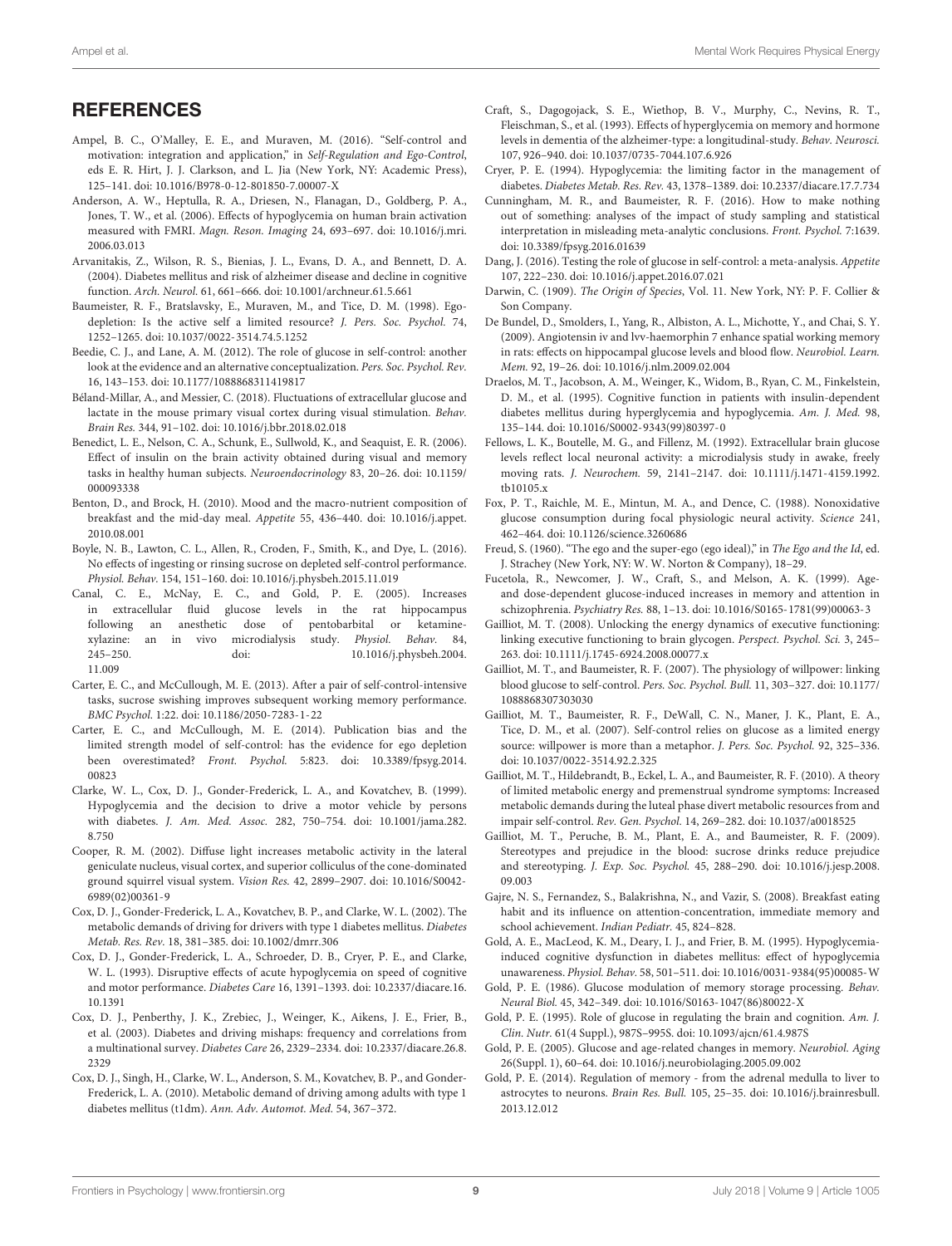- <span id="page-9-28"></span>Gold, P. E., and Stone, W. S. (1988). Neuroendocrine effects on memory in aged rodents and humans. Neurobiol. Aging 9, 709–717. [doi: 10.1016/S0197-](https://doi.org/10.1016/S0197-4580(88)80136-2) [4580\(88\)80136-2](https://doi.org/10.1016/S0197-4580(88)80136-2)
- <span id="page-9-11"></span>Gold, P. E., Vogt, J., and Hall, J. L. (1986). Glucose effects on memory: behavioral and pharmacological characteristics. Behav. Neural Biol. 46, 145–155. [doi: 10.](https://doi.org/10.1016/S0163-1047(86)90626-6) [1016/S0163-1047\(86\)90626-6](https://doi.org/10.1016/S0163-1047(86)90626-6)
- <span id="page-9-23"></span>Gould, S. J. (2002). The Structure of Evolutionary Theory. Cambridge, MA: Harvard University Press.
- <span id="page-9-6"></span>Hagger, M. S., and Chatzisarantis, N. L. (2013). The sweet taste of success: the presence of glucose in the oral cavity moderates the depletion of selfcontrol resources. Pers. Soc. Psychol. Bull. 39, 28–42. [doi: 10.1177/014616721245](https://doi.org/10.1177/0146167212459912) [9912](https://doi.org/10.1177/0146167212459912)
- <span id="page-9-2"></span>Hagger, M. S., Wood, C. W., Stiff, C., and Chatzisarantis, N. L. D. (2010). Ego depletion and the strength model of self-control: a meta-analysis. Psychol. Bull. 136, 495–525. [doi: 10.1037/a0019486](https://doi.org/10.1037/a0019486)
- <span id="page-9-22"></span>Hall, J. L., and Gold, P. E. (1986). The effects of training, epinephrine, and glucose injections on plasma glucose levels in rats. Behav. Neural Biol. 46, 156–167. [doi: 10.1016/S0163-1047\(86\)90640-0](https://doi.org/10.1016/S0163-1047(86)90640-0)
- <span id="page-9-32"></span>Hall, J. L., Gonder-Frederick, L. A., Chewning, W. W., Silveira, J., and Gold, P. E. (1989). Glucose enhancement of performance on memory tests in young and aged humans. Neuropsychologia 27, 1129–1138. [doi: 10.1016/0028-3932\(89\)](https://doi.org/10.1016/0028-3932(89)90096-1) [90096-1](https://doi.org/10.1016/0028-3932(89)90096-1)
- <span id="page-9-10"></span>Hochachka, P. (1994). Muscles as Molecular and Metabolic Machines. Boca Raton, FL: CRC Press.
- <span id="page-9-36"></span>Holmes, C. S. (1987). Metabolic control and auditory information processing at altered blood glucose levels in insulin-dependent diabetes mellitus. Brain Cogn. 6, 161–174. [doi: 10.1016/0278-2626\(87\)90117-5](https://doi.org/10.1016/0278-2626(87)90117-5)
- <span id="page-9-5"></span>Inzlicht, M., and Schmeichel, B. J. (2012). What is ego depletion? Toward a mechanistic revision of the resource model of self-control. Perspect. Psychol. Sci. 7, 450–463. [doi: 10.1177/1745691612454134](https://doi.org/10.1177/1745691612454134)
- <span id="page-9-39"></span>Jahagirdar, V., Ramcharitar, J., Cotero, V. E., and McNay, E. C. (2012). Moderate recurrent hypoglycemia markedly impairs set-shifting ability in a rodent model: cognitive and neurochemical effects. Open Diabetes J. 5, 1–7. [doi: 10.2174/](https://doi.org/10.2174/1876524601205010001) [1876524601205010001](https://doi.org/10.2174/1876524601205010001)
- <span id="page-9-35"></span>Jauch-Chara, K., Hallschmid, M., Gais, S., Schmid, S. M., Oltmanns, K. M., Colmorgen, C., et al. (2007). Hypoglycemia during sleep impairs consolidation of declarative memory in type 1 diabetic and healthy humans. Diabetes Care 30, 2040–2045. [doi: 10.2337/dc07-0067](https://doi.org/10.2337/dc07-0067)
- <span id="page-9-9"></span>Job, V., Dweck, C. S., and Walton, G. M. (2010). Ego depletion–is it all in your head?: Implicit theories about willpower affect self-regulation. Psychol. Sci. 21, 1686–1693. [doi: 10.1177/0956797610384745](https://doi.org/10.1177/0956797610384745)
- <span id="page-9-29"></span>Korol, D. L., and Gold, P. E. (1998). Glucose, memory, and aging. Am. J. Clin. Nutr. 67, 764S–771S. [doi: 10.1093/ajcn/67.4.764S](https://doi.org/10.1093/ajcn/67.4.764S)
- <span id="page-9-3"></span>Kurzban, R. (2010). Does the brain consume additional glucose during self-control tasks? Evol. Psychol. 8, 244–259.
- <span id="page-9-4"></span>Kurzban, R., Duckworth, A. L., Kable, J. W., and Myers, J. (2013). An opportunity cost model of subjective effort and task performance. Behav. Brain Sci. 36, 661–679. [doi: 10.1017/S0140525X12003196](https://doi.org/10.1017/S0140525X12003196)
- <span id="page-9-7"></span>Lange, F., and Eggert, F. (2014). Sweet delusion. Glucose drinks fail to counteract ego depletion. Appetite 75, 54–63. [doi: 10.1016/j.appet.2013.](https://doi.org/10.1016/j.appet.2013.12.020) [12.020](https://doi.org/10.1016/j.appet.2013.12.020)
- <span id="page-9-25"></span>Li, L., and Holscher, C. (2007). Common pathological processes in Alzheimer disease and type 2 diabetes: a review. Brain Res. Rev. 56, 384–402. [doi: 10.1016/](https://doi.org/10.1016/j.brainresrev.2007.09.001) [j.brainresrev.2007.09.001](https://doi.org/10.1016/j.brainresrev.2007.09.001)
- <span id="page-9-1"></span>Lund-Andersen, H. (1979). Transport of glucose from blood to brain. Physiol. Rev. 59, 305–352. [doi: 10.1152/physrev.1979.59.2.305](https://doi.org/10.1152/physrev.1979.59.2.305)
- <span id="page-9-0"></span>Lykken, D. T. (2005). Mental energy. Intelligence 33, 331–335. [doi: 10.1016/j.intell.](https://doi.org/10.1016/j.intell.2005.03.005) [2005.03.005](https://doi.org/10.1016/j.intell.2005.03.005)
- <span id="page-9-34"></span>Manning, C. A., Honn, V. J., Stone, W. S., Jane, J. S., and Gold, P. E. (1998). Glucose effects on cognition in adults with Down's syndrome. Neuropsychology 12, 479–484. [doi: 10.1037/0894-4105.12.3.479](https://doi.org/10.1037/0894-4105.12.3.479)
- <span id="page-9-33"></span>Manning, C. A., Parsons, M. W., and Gold, P. E. (1992). Anterograde and retrograde enhancement of 24-h memory by glucose in elderly humans. Behav. Neural Biol. 58, 125–130. [doi: 10.1016/0163-1047\(92\)](https://doi.org/10.1016/0163-1047(92)90351-4) [90351-4](https://doi.org/10.1016/0163-1047(92)90351-4)
- <span id="page-9-8"></span>Martijn, C., Tenbuelt, P., Merckelbach, H., Dreezens, E., and de Vries, N. K. (2002). Getting a grip on ourselves: challenging expectancies about loss of energy after self-control. Soc. Cogn. 20, 441–460. [doi: 10.1521/soco.20.6.441.22978](https://doi.org/10.1521/soco.20.6.441.22978)
- <span id="page-9-17"></span>McAulay, V., Deary, I. J., Ferguson, S. C., and Frier, B. M. (2001). Acute hypoglycemia in humans causes attentional dysfunction while nonverbal intelligence is preserved. Diabetes Care 24, 1745–1750. [doi: 10.2337/diacare.24.](https://doi.org/10.2337/diacare.24.10.1745) [10.1745](https://doi.org/10.2337/diacare.24.10.1745)
- <span id="page-9-27"></span>McGaugh, J. L., Gold, P. E., Van Buskirk, R., and Haycock, J. (1975). Modulating influences of hormones and catecholamines on memory storage processes. Prog. Brain Res. 42, 151–162. [doi: 10.1016/S0079-6123\(08\)](https://doi.org/10.1016/S0079-6123(08)63656-0) [63656-0](https://doi.org/10.1016/S0079-6123(08)63656-0)
- <span id="page-9-21"></span>McNay, E. C., Canal, C. E., Sherwin, R. S., and Gold, P. E. (2006a). Modulation of memory with septal injections of morphine and glucose: effects on extracellular glucose levels in the hippocampus. Physiol. Behav. 87, 298–303. [doi: 10.1016/j.](https://doi.org/10.1016/j.physbeh.2005.10.016) [physbeh.2005.10.016](https://doi.org/10.1016/j.physbeh.2005.10.016)
- <span id="page-9-12"></span>McNay, E. C., Fries, T. M., and Gold, P. E. (2000). Decreases in rat extracellular hippocampal glucose concentration associated with cognitive demand during a spatial task. Proc. Natl. Acad. Sci. U.S.A. 97, 2881–2885. [doi: 10.1073/pnas.](https://doi.org/10.1073/pnas.050583697) [050583697](https://doi.org/10.1073/pnas.050583697)
- <span id="page-9-20"></span>McNay, E. C., and Gold, P. E. (1998). Memory modulation across neural systems: Intra-amygdala glucose reverses deficits caused by intraseptal morphine on a spatial task but not on an aversive task. J. Neurosci. 18, 3853–3858. [doi:](https://doi.org/10.1523/JNEUROSCI.18-10-03853.1998) [10.1523/JNEUROSCI.18-10-03853.1998](https://doi.org/10.1523/JNEUROSCI.18-10-03853.1998)
- <span id="page-9-15"></span>McNay, E. C., and Gold, P. E. (2001). Age-related differences in hippocampal extracellular fluid glucose concentration during behavioral testing and following systemic glucose administration. J. Gerontol. 56, B66–B71. [doi: 10.1093/gerona/56.2.B66](https://doi.org/10.1093/gerona/56.2.B66)
- <span id="page-9-13"></span>McNay, E. C., and Gold, P. E. (2002). Food for thought: Fluctuations in brain extracellular glucose provide insight into the mechanisms of memory modulation. Behav. Cogn. Neurosci. Rev. 1, 264–280. [doi: 10.1177/](https://doi.org/10.1177/1534582302238337) [1534582302238337](https://doi.org/10.1177/1534582302238337)
- <span id="page-9-14"></span>McNay, E. C., McCarty, R. C., and Gold, P. E. (2001). Fluctuations in brain glucose concentration during behavioral testing: dissociations between brain areas and between brain and blood. Neurobiol. Learn. Mem. 75, 325–337. [doi: 10.1006/](https://doi.org/10.1006/nlme.2000.3976) [nlme.2000.3976](https://doi.org/10.1006/nlme.2000.3976)
- <span id="page-9-16"></span>McNay, E. C., Ong, C. T., McCrimmon, R. J., Cresswell, J., Bogan, J. S., and Sherwin, R. S. (2010). Hippocampal memory processes are modulated by insulin and high-fat-induced insulin resistance. Neurobiol. Learn. Mem. 93, 546–553. [doi: 10.1016/j.nlm.2010.02.002](https://doi.org/10.1016/j.nlm.2010.02.002)
- <span id="page-9-30"></span>McNay, E. C., Sandusky, L. A., and Pearson-Leary, J. (2013). Hippocampal insulin microinjection and in vivo microdialysis during spatial memory testing. J. Vis. Exp. 71:e4451. [doi: 10.3791/4451](https://doi.org/10.3791/4451)
- <span id="page-9-31"></span>McNay, E. C., and Sherwin, R. S. (2004a). Effect of recurrent hypoglycemia on spatial cognition and cognitive metabolism in normal and diabetic rats. Diabetes Metab. Res. Rev. 53, 418–425.
- <span id="page-9-19"></span>McNay, E. C., and Sherwin, R. S. (2004b). From artificial cerebro-spinal fluid (aCSF) to artificial extracellular fluid (aECF): microdialysis perfusate composition effects on in vivo brain ECF glucose measurements. J. Neurosci. Methods 132, 35–43.
- McNay, E. C., Williamson, A., McCrimmon, R. J., and Sherwin, R. S. (2006a). Cognitive and neural hippocampal effects of long-term moderate recurrent hypoglycemia. Diabetes Metab. Res. Rev. 55, 1088–1095. [doi: 10.2337/diabetes.](https://doi.org/10.2337/diabetes.55.04.06.db05-1314) [55.04.06.db05-1314](https://doi.org/10.2337/diabetes.55.04.06.db05-1314)
- <span id="page-9-24"></span>Messier, C., and Gagnon, M. (1996). Glucose regulation and cognitive functions: relation to Alzheimer's disease and diabetes. Behav. Brain Res. 75, 1–11. [doi: 10.1016/0166-4328\(95\)00153-0](https://doi.org/10.1016/0166-4328(95)00153-0)
- <span id="page-9-38"></span>Micha, R., Rogers, P. J., and Nelson, M. (2011). Glycaemic index and glycaemic load of breakfast predict cognitive function and mood in school children: a randomised controlled trial. Br. J. Nutr. 106, 1552–1561. [doi: 10.1017/](https://doi.org/10.1017/S0007114511002303) [S0007114511002303](https://doi.org/10.1017/S0007114511002303)
- <span id="page-9-37"></span>Michaud, C., Musse, N., Nicolas, J. P., and Mejean, L. (1991). Effects of breakfastsize on short-term memory, concentration, mood and blood glucose. J. Adolesc. Health 12, 53–57. [doi: 10.1016/0197-0070\(91\)90042-K](https://doi.org/10.1016/0197-0070(91)90042-K)
- <span id="page-9-18"></span>Molden, D. C., Hui, C. M., Scholer, A. A., Meier, B. P., Noreen, E. E., and Martin, V. (2012). Motivational versus metabolic effects of carbohydrates on self-control. Psychol. Sci. 23, 1137–1144. [doi: 10.1177/0956797612439069](https://doi.org/10.1177/0956797612439069)
- <span id="page-9-26"></span>Moreira, T., Cebers, G., Pickering, C., Ostenson, C. G., Efendic, S., and Liljequist, S. (2007). Diabetic goto-kakizaki rats display pronounced hyperglycemia and longer-lasting cognitive impairments following ischemia induced by cortical compression. Neuroscience 144, 1169–1185. [doi: 10.1016/j.neuroscience.2006.](https://doi.org/10.1016/j.neuroscience.2006.10.054) [10.054](https://doi.org/10.1016/j.neuroscience.2006.10.054)